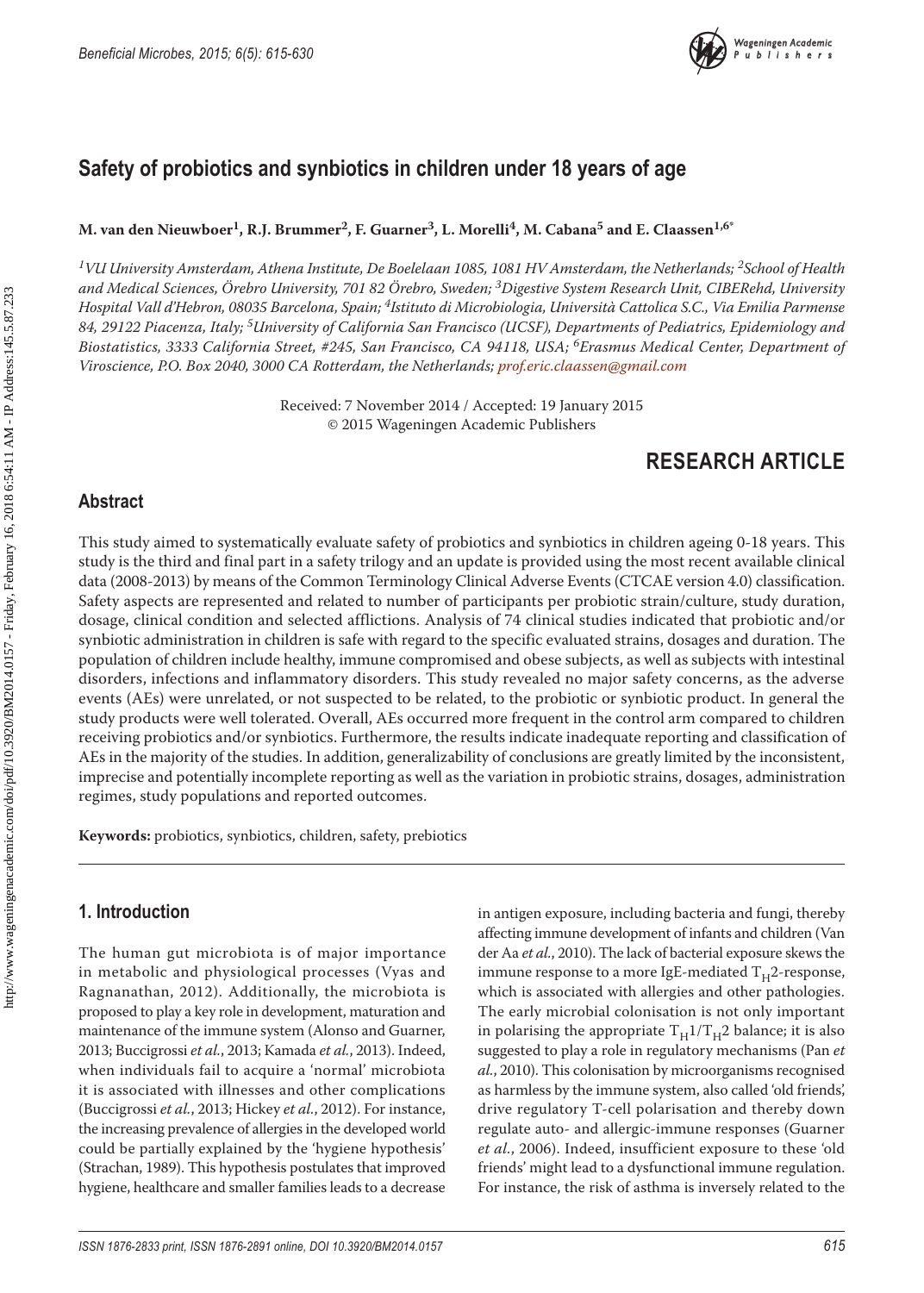variety of microbial exposure (Ege *et al.*, 2011). Children living in rural areas had a lower prevalence of asthma and atopy compared to children living in suburban areas (Ege *et al.*, 2011). In addition to the autoimmune regulation, a shift from  $T_H1$  to  $T_H2$  cells renders individuals more susceptible to infections (Tan *et al.*, 2011).

A possible therapeutic measure to modulate the aberrant gut composition is by supplementation of probiotics. Probiotics are defined as 'live microorganisms that, when administered in adequate amounts, confer a health benefit on the host' (Hill *et al.*, 2014). Probiotics are often supplemented with prebiotics, which are 'non-viable food components that confer a health benefit on the host associated with modulation of the microbiota' (Piniero *et al.*, 2008). Probiotics and prebiotics combined are defined as synbiotics. Although some mechanism of probiotics are widespread among genera, most beneficial health effects of probiotics are strain-specific and cannot be extrapolated to other probiotics (Hill *et al.*, 2014). Currently, there is still discussion regarding the efficacy of probiotics, as studies report contrasting results. Selection of the proper single or multi-strain probiotic strain is crucial for efficacy in various illnesses. In addition, administration of varying dosages with deviating interventional periods contribute to inconclusive results (Sanders *et al.*, 2013).

Despite the concerns regarding the contrasting efficacy data, promising results have been reported in various disease areas in children and infants (Weichert *et al.*, 2012). Probiotic supplementation to children seems to prevent respiratory tract infections. A Cochrane review of well-designed randomised controlled trials (RCT) demonstrated that the incidence of upper respiratory tract infections (URTI) was lower in the probiotic group compared to the placebo (Hao *et al.*, 2011). Administration of *Lactobacillus rhamnosus*  GG demonstrated a lower incidence of recurrent URTIs in children ageing 1-6 years (odds ratio = 0.56; 95% confidence interval: 0.31-0.99) (Hatakka *et al.*, 2007). Additionally, there is accumulating evidence that probiotics are beneficial in the treatment of acute diarrhoea; in both duration as well as stool frequency (Allen *et al.*, 2010). For instance, a metaanalysis evaluating the effect of *Saccharomyces boulardii*  demonstrated a reduction of diarrhoea duration by one day (Szajewska and Skórka, 2009).

## **2. Safety**

Although most probiotic strains are designated as GRAS (generally recognised as safe) by the United States Food and Drug Administration (FDA), there remain certain concerns regarding potential safety issues. For instance, probiotic bacteria can become opportunistic and translocate through the gastrointestinal barrier, might be toxic, have adverse immunologic effects or can potentially spread antibiotic resistance to pathogenic species (Klein, 2011).

Probiotic and synbiotic safety in children, particularly when immune compromised, remains unclear. These individuals have a defective microbial clearance and are thereby more susceptible to opportunistic bacteria (Boyle *et al.*, 2006). An extensive exploratory safety analysis of probiotics by Hempel et al. (2011) indicated, however, that probiotics are safe. Additionally, a previous report by Van den Nieuwboer *et al.*  (2014) concluded that there was no increased health risk in infants less than two years of age. As this study only focussed specific on participants under 24 months old, an overview of the safety data for infants and children older than 24 months is still lacking. Therefore, this reports aims to review the safety data of probiotic and synbiotic interventions focusing on the child population ageing 0 to 18 years old. In specific, it will provide an update with the most recent intervention studies on the previous safety analysis by Hempel *et al.* (2011). This analysis will provide a clear overview of any safety concerns for high-dosage and chronic probiotic use in at-risk child populations, by taking health conditions, probiotic intake and study duration into account.

## **3. Methodology**

In order to analyse the safety of probiotics and synbiotics in children an extensive literature study was conducted. Clinical studies were retrieved from the online database PubMed (National Library of Medicine, includes MEDLINE). Eligible articles were retrieved using the search terms 'probiotics' or 'synbiotics' in combination with 'children', 'kids' and 'adolescents'. This search strategy was complemented with filters to solely include human studies published within the last five years (2008-2013), thereby excluding all animal and *in vitro* studies. All studies were subsequently reviewed for clinical phase and status using clinical trials registry databases clinicaltrials.gov and isrctn. org. Articles were considered eligible if the investigators conducted an interventional study using a probiotic, a mixture of probiotics or synbiotics in children ageing between 0 and 18 years. All original and follow-up studies were included, without probiotic species or study design restrictions (both pilot studies as well as double blinded, randomised, placebo controlled studies were included). Both mechanistic studies as well as studies attempting to cure, treat, alleviate or prevent an illness were incorporated into this analysis. A total volume of 259 studies describing a probiotic or synbiotic intervention in participants aging from birth to 18 years were analysed according to their respective abstract and title for applicability and, subsequently, a full text analysis was conducted. Studies including a specific participant population concerning very young infants ageing between 0 and 24 months were excluded (n=73; these data are described in Van den Nieuwboer *et al.*, 2014). An additional 113 articles were excluded as no probiotic intervention was conducted during the study or did not meet the inclusion criteria. Finally, the safety data were analysed for 74 studies (Torii *et al.,* 2011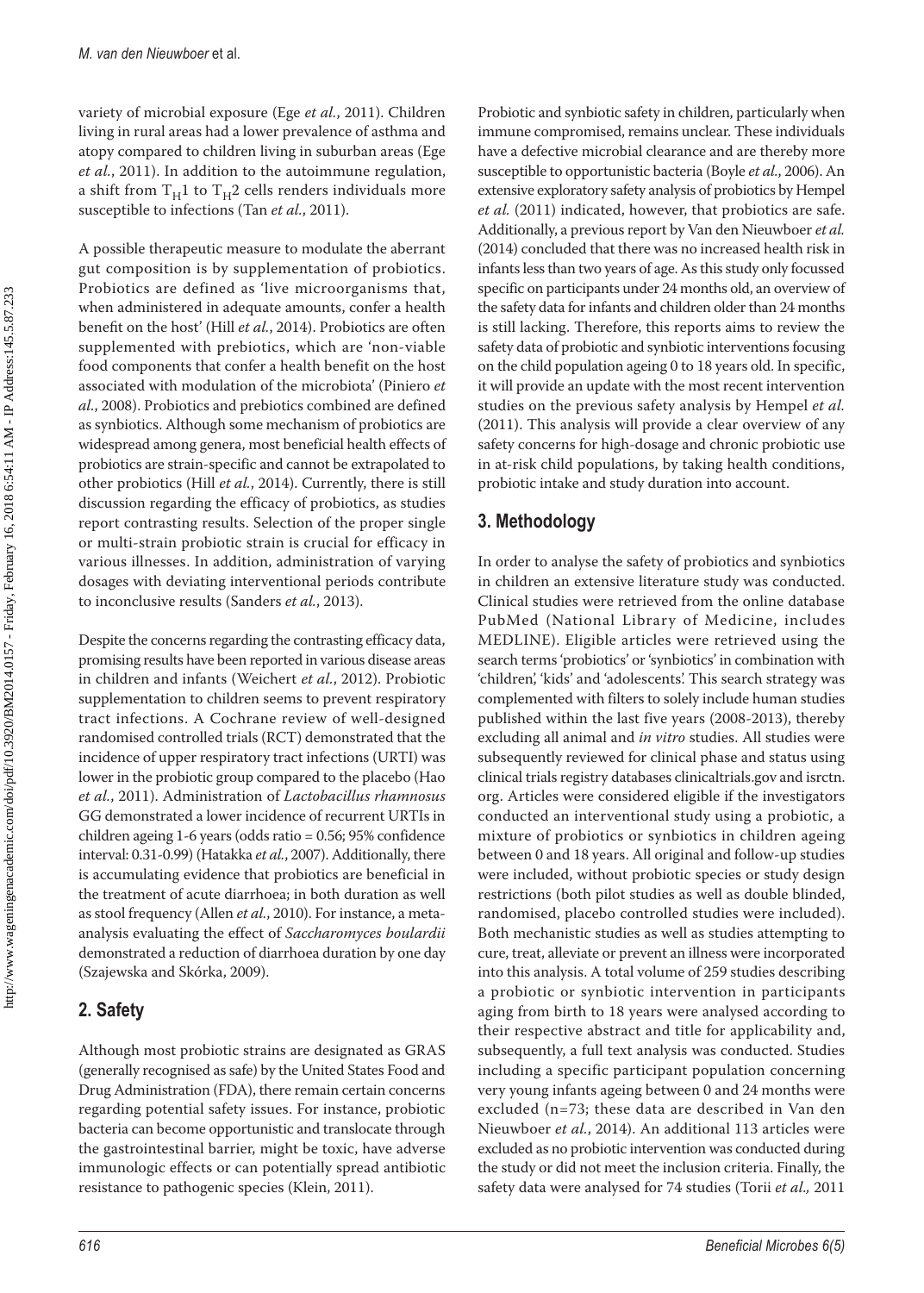and Boonyaritichaikij *et al.,* 2009 described two studies in one paper), of which all were original studies (Table 1).

The safety profile of the administered probiotics and synbiotics were assessed by means of the reported adverse events (AEs), and analysed according to their nature and quantity. AEs are defined as the occurrence of complications or illnesses, or worsening of the condition throughout the study. The adverse events were categorised according to the Common Terminology Criteria for Adverse Events (CTCAE version 4.0, NIH, 2009) classification system (Table 2). The CTCAE divides the AEs into 26 categories and grades according to the severity. This study did not grade the severity of the AEs as this data was missing or difficult to interpret. An extra category 'unspecified' was added, since not all reported AEs could be properly categorised. Furthermore, this review did not distinguish between relatedness and seriousness of the AEs, as this depends on judgement of the investigators, and overall meta-analyses.

Other relevant data, such as probiotic strains, dosage and intervention duration were taken into account for analysis of the intervention. Beneficial effects of probiotics are mainly strain specific, therefore it is essential to determine which strains have been tested at high-dosage and chronic use compared to their respective safety profile. This study was not designed to sufficiently evaluate the efficacy. It should be noted that this review uses the terms probiotics and synbiotics interchangeably, as the synbiotics contain probiotic strains.

## **4. Results**

In the eligible 74 studies, a total of 15,885 participants were randomly allocated to the treatment and control arms. In the treatment arm, 8,472 participants were subjected to a probiotic and/or synbiotic treatment, with a drop-out rate of 7.96%, resulting in a per-protocol population of 7.798 participants. In the control arm, 7,413 and 6,754 participants were allocated and analysed per-protocol respectively, corresponding with a drop-out rate of 8.89%. Because some participants discontinued the study due to experienced AEs, all AEs in the allocated population were assessed to determine the safety profile. The majority of the studies were published between 2010 and 2011, whereas only two and six studies were published in 2013 and 2008 respectively. The median duration of the clinical studies was 37 days (range: 3-635), with an exposure equal or less than 3 months in  $62$  ( $\sim$ 84%) interventions. Only five studies evaluated chronic exposure of probiotics by administration of equal or more than one year (Figure 1 illustrates the study durations in days). The identified subgroups of participants were: (1) healthy children; (2) children with an intestinal disorder; (3) children with an inflammatory disorder or allergy; (4) children with an infection; (5) immune compromised children; and (6) obese children.

The study population was considerably heterogeneous, as the participants' age ranged from 0 to 18 years. For instance, where some studies solely included infants between 0 and 48 months (El-Sawaf *et al.*, 2013), other studies included

#### **Table 1. Evaluated studies.**

| Hojsak et al., 2010a,b                      | Sazawal et al., 2010         |
|---------------------------------------------|------------------------------|
| Hurduc et al., 2009                         | Sentongo et al., 2008        |
| Kerac et al., 2009                          | Shafiei et al., 2011         |
| Kumar et al., 2013                          | Simakachorn et al., 2011     |
| Leyer et al., 2009                          | Singh et al., 2011           |
| Lin et al., 2013, 2009                      | Skovbjerg et al., 2009       |
| Lue et al., 2012                            | Stecksén-Blicks et al., 2009 |
| Martínez Cañavate et al., 2009              | Sur et al., 2011             |
| Matsuda et al., 2011                        | Surono et al., 2011          |
| Merenstein et al., 2010, 2009               | Szachta et al., 2011         |
| Miele et al., 2009                          | Szajewska et al., 2009       |
| Miniello et al., 2010                       | Szymański et al., 2008       |
| Misra et al., 2009                          | Tabbers et al., 2011         |
| Narayanappa et al., 2008                    | Tolone et al., 2012          |
| Nixon et al., 2012                          | Torii et al., 2011           |
| Oliva et al., 2012                          | Vairo et al., 2011           |
| Ouwehand et al., 2009                       | Vandenplas and De Hert, 2011 |
| Passariello et al., 2012                    | Wada et al, 2010             |
| Pérez et al., 2010                          | Wanke and Szajewska, 2012    |
| Rerksuppaphol and Rerksuppaphol, 2010, 2012 | Woo et al., 2010             |
| Riaz et al., 2012                           | Wu et al., 2012              |
| Ruszczyński et al., 2008                    |                              |
|                                             |                              |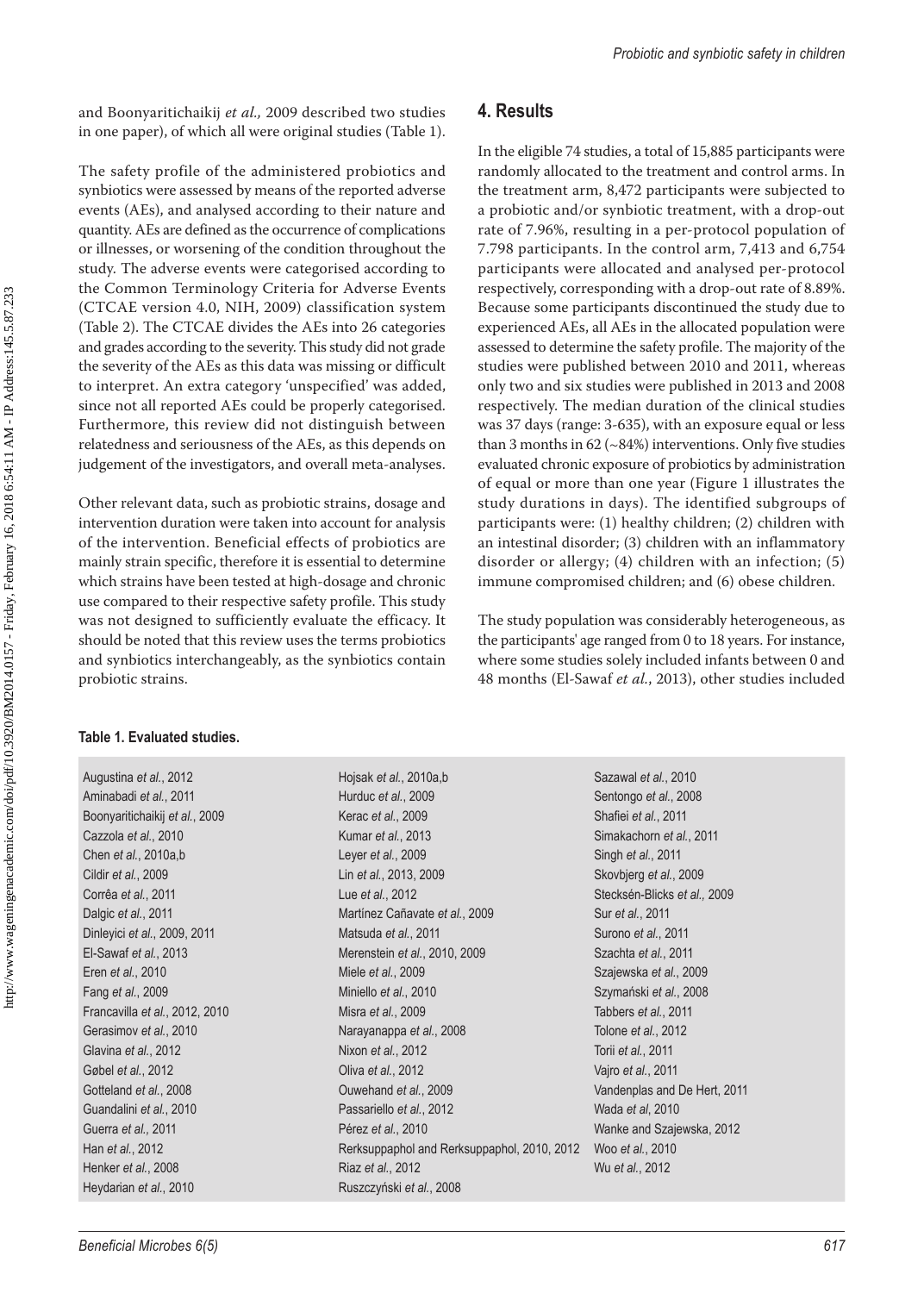**Table 2. Common terminology clinical adverse events (version 4.0).**

| Category                                             | Designation    |
|------------------------------------------------------|----------------|
| Blood and lymphatic system disorders                 | ı              |
| Cardiac disorders                                    | $\mathsf{II}$  |
| Congenital, familial and genetic disorders           | III            |
| Ear and labyrinth disorders                          | IV             |
| Endocrine disorders                                  | $\vee$         |
| Eye disorders                                        | VI             |
| Gastrointestinal disorders                           | VII            |
| General disorders and administration site conditions | VIII           |
| Hepatobiliary disorders                              | IX             |
| Immune system disorders                              | X              |
| Infections and infestations                          | X <sub>l</sub> |
| Injury, poisoning and procedural complications       | XII            |
| Investigations                                       | XIII           |
| Metabolism and nutrition disorders                   | XIV            |
| Musculoskeletal and connective tissue disorders      | <b>XV</b>      |
| Neoplasms benign, malignant and unspecified (incl.   | <b>XVI</b>     |
| cysts and polyps)                                    |                |
| Nervous system disorders                             | XVII           |
| Pregnancy, puerperium and perinatal conditions       | <b>XVIII</b>   |
| Psychiatric disorders                                | <b>XIX</b>     |
| Renal and urinary disorders                          | XX             |
| Reproductive system and breast disorders             | XXI            |
| Respiratory, thoracic and mediastinal disorders      | <b>XXII</b>    |
| Skin and subcutaneous tissue disorders               | <b>XXIII</b>   |
| Social circumstances                                 | <b>XXIV</b>    |
| Surgical and medical procedures                      | <b>XXV</b>     |
| Vascular disorders                                   | <b>XXVI</b>    |
| Unspecified                                          | <b>XXVII</b>   |



**Figure 1. Study duration of each intervention in days.**

children between one and 17 years (Miele *et al.*, 2009). Figure 2 depicts the age range of eligible participants for each study.

### **5. Intervention**

When focussing on the applied intervention in the treatment arm, 47.3% of the study products were noncommercial whereas 52.6% were commercially available. The study product was most often applied as a single probiotic formulation (59.7%), followed by a probiotic mixture, consisting of two or more probiotic strains (28.5%). Synbiotic formulations were less common, as 5.2% of the study products concerned a single synbiotic product, consisting of one probiotic species in combination with prebiotics and 6.5% of the formulations concerned a synbiotic mixture consisting of two or more probiotic species in combination with prebiotics. The specific strain designation was lacking in 42% of the supplemented probiotics. The probiotic genus, species and strain was lacking in one study (Shafiei *et al.*, 2011) and one study administered the questionable unknown strain *Saccharomyces thermophilus* (Kumar *et al.*, 2013), demonstrating the poor quality of intervention reporting.

In total 84 different probiotic strains were supplemented in the interventions, with the majority of participants receiving *Lactobacillus casei* Shirota (n=1,893). This large population can be attributed to a single study by Sur *et al.* (2011), evaluating whether *L. casei* Shirota has a beneficial role in protecting children (1-5 year) from acute diarrhoea in an urban slum community. The second most frequent administered probiotic strain was *L. rhamnosus* GG (n=964). The bacterial species *Streptococcus thermophilus, L. rhamnosus, Lactobacillus acidophilus, Bifidobacterium longum, Bifidobacterium bifidum, Bifidobacterium infantis, Lactobacillus plantarum* (all lacking a specific strain designation) and the yeast *S. boulardii* were all administered to 400-900 participants each. Between 250 and 400 participants received each *Pediococcus pentosaceus*  16:1 LMG P-20608, *Leuconostoc mesenteroides* 23- 77:1 LMG P-20607, *L. plantarum* 2362 LMG P-20606, *Lactobacillus paracasei* F-19 LMG P-17806, *L. casei* DN-114 001, *Bifidobacterium lactis* HN019, *Lactobacillus gasseri*  OLL2716 and the unspecified species *Lactobacillus brevis, Lactobacillus salivarius, Lactobacillus helviticus, L. casei* and *Enterococcus faecum*. *L. acidophilus* NCFM, *L. rhamnosus*  T cell-1, *Lactobacillus reuteri* DSM17938, *L. casei* CRL431, *Clostridium butyricum* TO-A, *Bacillus mesentericus* TO-A, *Bifidobacterium breve* (unspecified), *L. rhamnosus*  LB21, *Enterococcus faecalis* T-110, *Lactobacillus johnsonii*  La1, *L. salivarius* PM-A0006, *L. rhamnosus* PEN (2593), *L. rhamnosus* Oxy (2595), *L. rhamnosus* E/N (2594), *B. lactis*  Bi-07, *L. paracasei* (unspecified) and *B. lactis* DN-173010 were all supplemented to 100-250 participants. The remaining 45 probiotic strains were supplemented to less than 100 participants, making the respective safety data less reliable. The allocated participants for each strain are illustrated in Figure 3.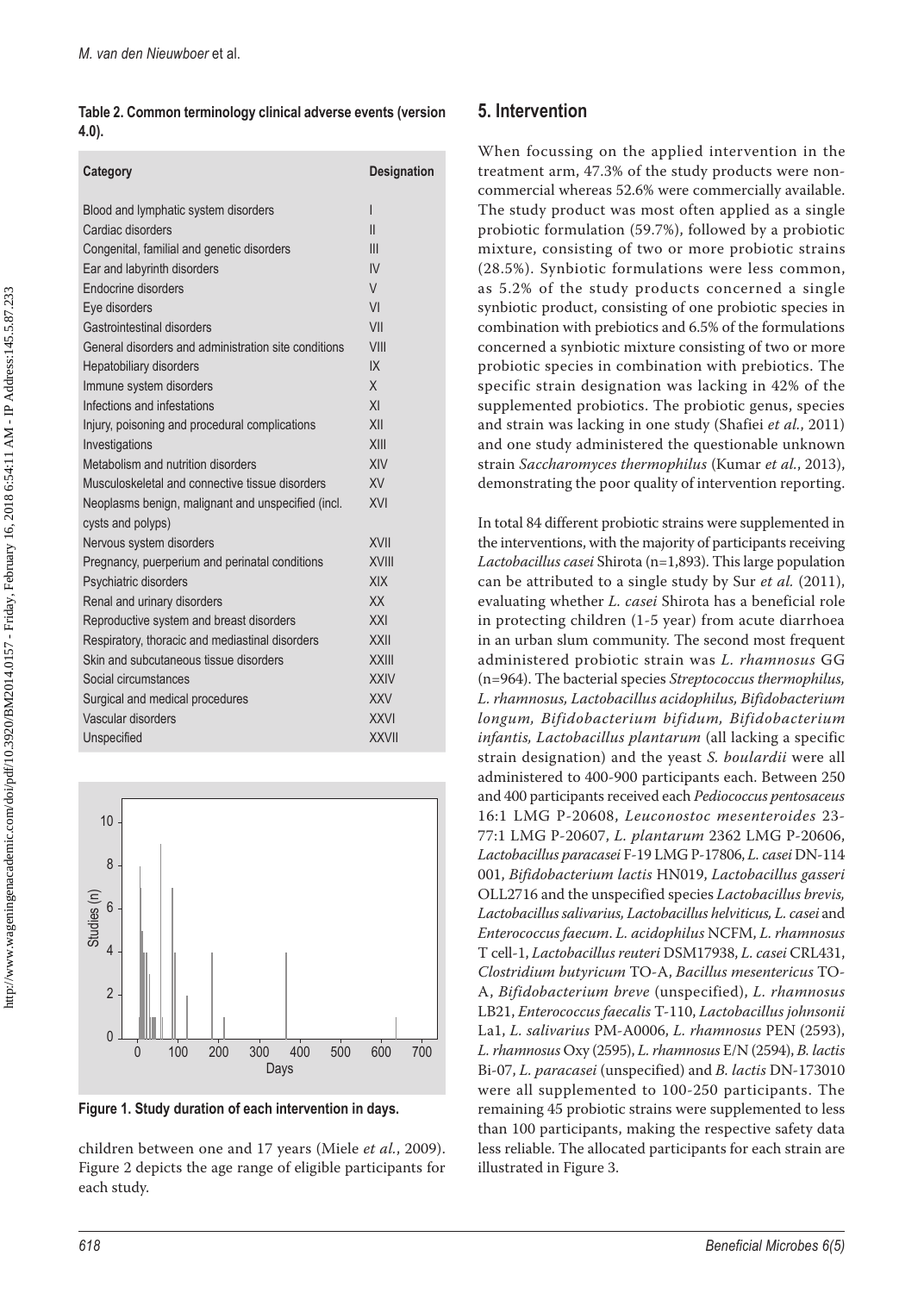

**Figure 2. Age range in months and years for each study. The figure illustrates the youngest, average and oldest participant age included in each study.**

Analysis of the applied dosage in cfu for each strain is shown in Figure 3. The median supplemented dosage was 2.4×109 cfu per day, ranging from the lowest dosage of *B. mesentericus* TO-A (3.0×106 cfu/day) to the highest dosage of 1.5×1011 cfu/day with *L. acidophilus* L-92. The daily administered dosage was lacking or insufficiently reported in 29% of all the applied probiotic species. Several probiotic strains were tested according to a large range of dosages, for instance, *S. boulardii, L. reuteri* ATCC 55730, *L. rhamnosus*  GG, *B. bifidum* (unspecified), *B. longum* (unspecified) and *L. acidophilus* (unspecified). The other strains were tested at a low dosage, a narrow range, the administered daily cfu was not reported or were only evaluated at a single dosage. There was no information available on the supplemented dosage for the strains *Lactococcus casei*, *Lactococcus cremoris* CNCM I-1631, *Lactococcus lactis* (unspecified), *Lactococcus diacetylactis, Lactococcus plantarum* (unspecified)*, Lactococcus rhamnosus* (unspecified), *Leuconostoc cremoris* (unspecified), *Saccharomyces florentinus* (unspecified), *L. paracasei* (unspecified), *L. helveticus* R0052 (I-1722), *Lactobacillus coryniformis* CECT5711, *L. gasseri* CECT5714, *L. casei* DN-114 001/ CNCM I-1518, *L. acidophilus* DDS-1, *B. lactis* UABLA-12, *B. infantis* R0033 (I-3424), *B. bifidum* R0071 (I-3425) and *B. breve* (unspecified).

Different afflictions require different probiotic properties for alleviation, mitigation, prevention or treatment. Figure

4 demonstrates the applied cfu for each subgroup and Figure 5 illustrates the allocated and analysed participants for each subgroup for the treatment and control arm. When focussing on the specific subgroups, the median intervention duration for the healthy participants was 90 days (range: 10-365). A total of 4,780 and 3,900 healthy participants were allocated to the treatment and control arm respectively in 19 (25.6%) studies. Children received on average  $6.5 \times 10^{9}$  cfu per day (range:  $1.9 \times 10^{7}$ -4.0 $\times 10^{10}$ ), with *L. casei* Shirota distributed most frequently among the participants (n*=*1,893).

The subgroup of gastrointestinal disorders consisted of children with acute diarrhoea (≤7 days), gastroenteritis, rota viral diarrhoea, constipation (functional and chronic), ulcerative colitis, Hirschprung disease, irritable bowel syndrome, recurrent abdominal pain and short bowel syndrome. A total of 1,493 and 1,467 participants were allocated to the treatment and control arm respectively in 24 (32.4%) studies. These children participated in interventions with a median duration of 10 days (range: 5-365) and received on average  $3.12 \times 10^{9}$  (range:  $3.0 \times 10^{6}$ - $1.0 \times 10^{10}$ ) cfu/day. The majority in this subgroup received the yeast *S. boulardii* (n=435)*.*

The subgroup inflammatory disorders and allergies were combined as these included the disorders atopic dermatitis, asthma, allergic rhinitis and pollen fever. In 13 (17.5%)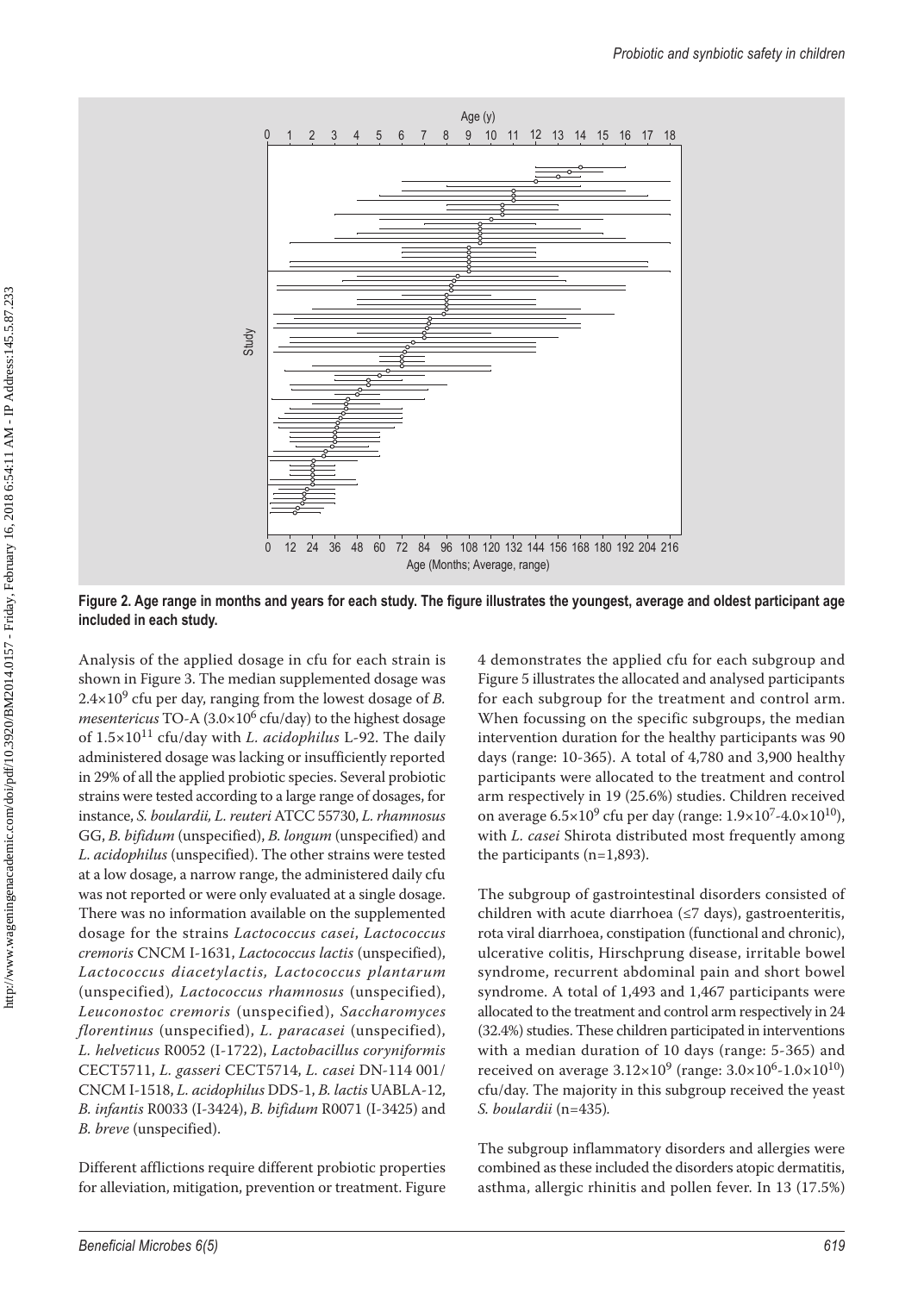

**Figure 3. Range of daily administered cfu for each probiotic strain, and the respective participants receiving the strain.**

studies 561 and 548 participants were allocated to the treatment and control arm respectively. The median interventional period was 72 days (range: 56-121), in which the majority received *L. salivarius* PM-A0006 (n=147). The children received on average  $2.05 \times 10^{10}$  cfu per day,

ranging from the lowest applied dosage of  $1.0\times10^8$  cfu to the highest dosage of  $1.5 \times 10^{11}$  cfu per day.

The subgroup of children with an infection consisted of 10 (13.5%) studies and includes participants with a *Helicobacter pylori* infection, children colonised by vancomycin-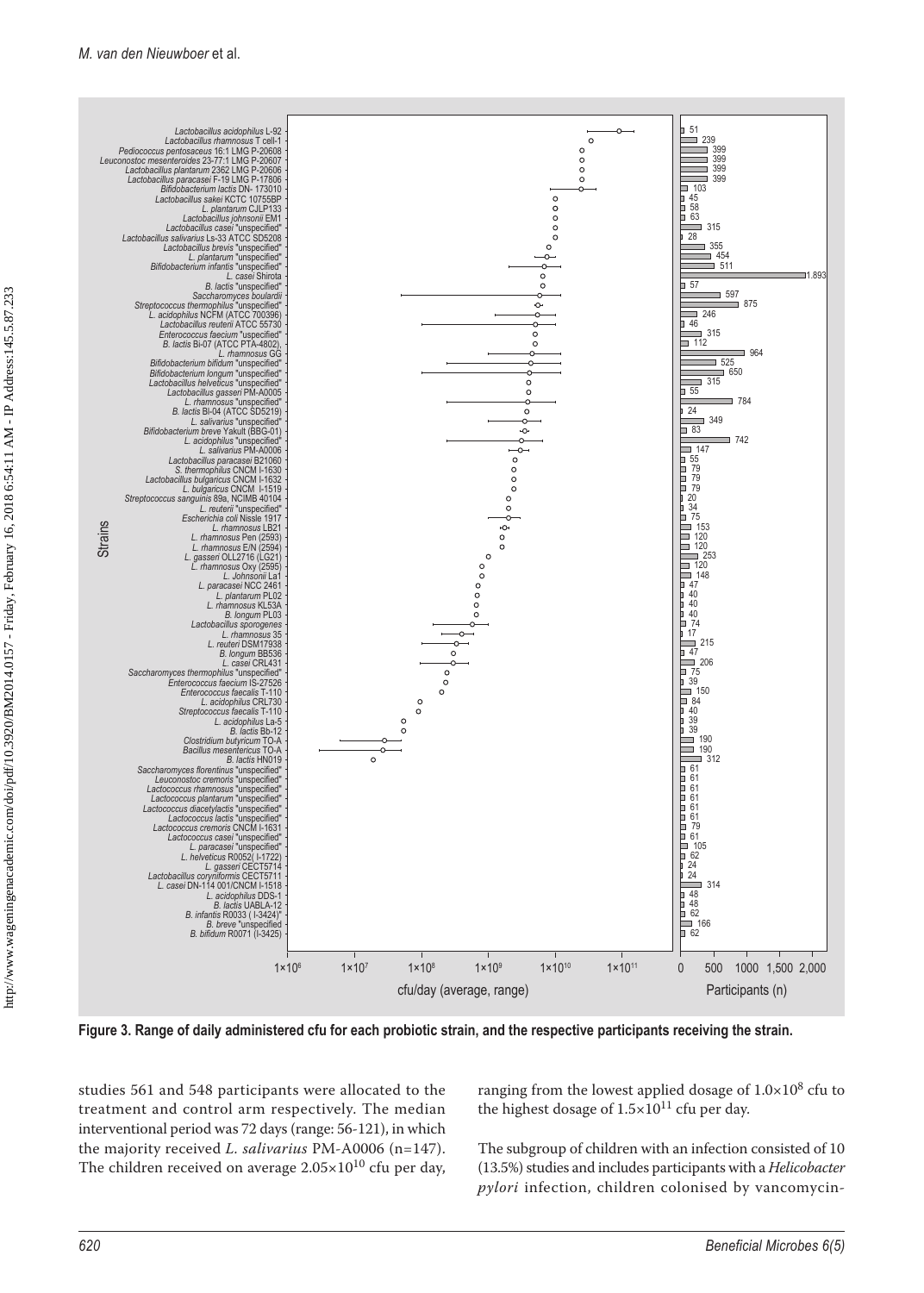

**Figure 4. Minimal, average and maximal applied dosage in cfu per day for each health condition.**



**Figure 5. Frequency of allocated and analysed participants in the treatment and control arm for each health condition.**

resistant enterococci, participants infected by the amoeba *Entamoeba histolytica*, children with otitis media and children requiring antibiotic treatment. A total of 630 and 502 participants were allocated to the treatment and control arm respectively. The median duration of the intervention was 12.5 days (range: 7-365), in which the participants received on average  $2.38\times10^9$  cfu per day (range:  $6.6\times10^8$ -1.2×1010 cfu). *L. johnsonii* La1 was administered most frequently in this subgroup (n*=*148).

The immune compromised subgroup included hospitalised and critical ill children, children requiring mechanical ventilation and enteral nutrition, suffering from severe malnutrition or children affected by malignancies. In 6 (8.1%) studies, a total of 970 and 959 participants were allocated to the treatment and control arm. The participants received an intervention for a median of 10.8 days (range: 7-56), with a mean daily cfu of  $7.09 \times 10^{9}$  (range:  $5.0 \times 10^{7}$ -2.5 $\times 10^{10}$ cfu/day). *P. pentosaceus* 16:1 LMG P-20608, *L. mesenteroides*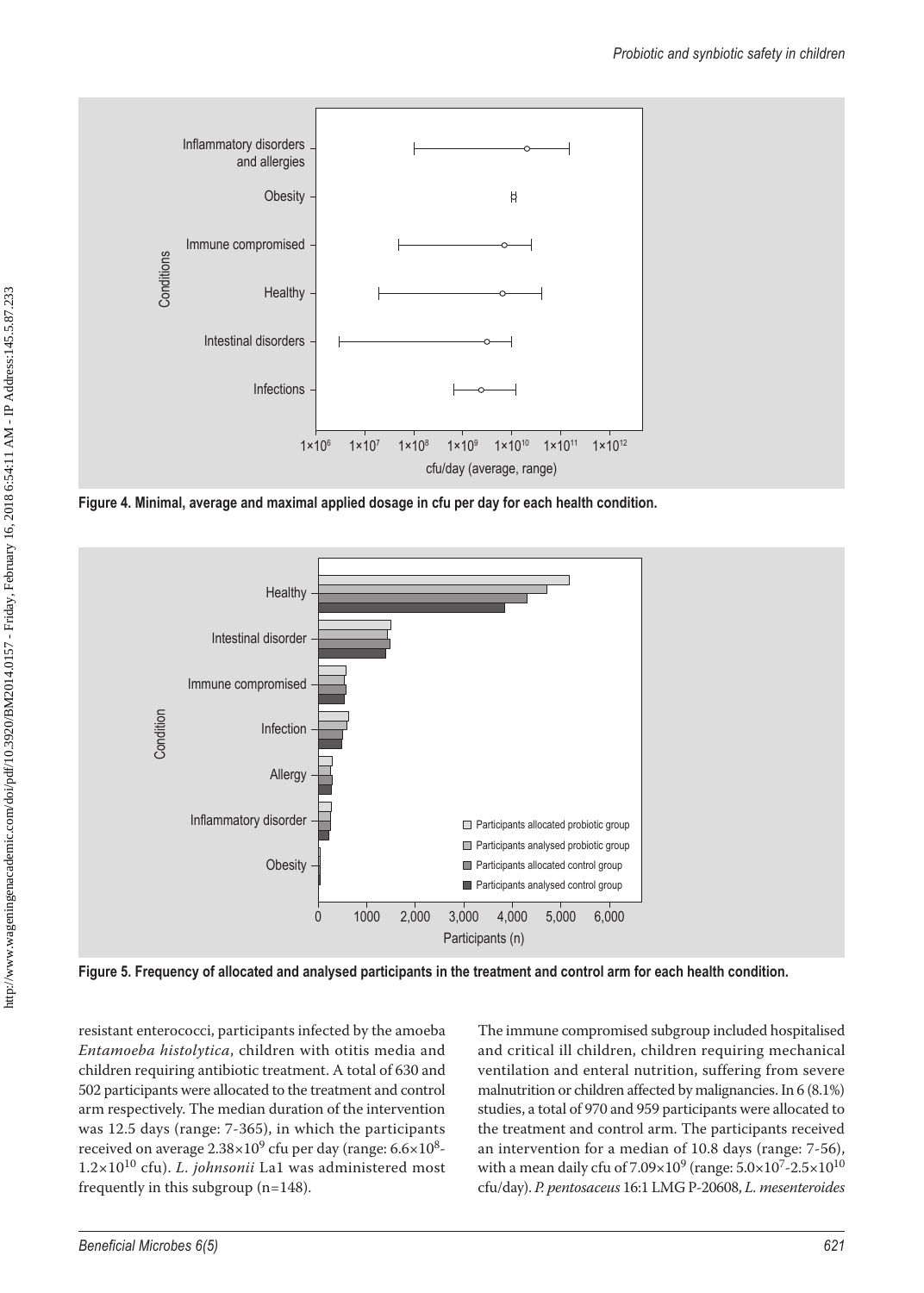23-77:1 LMG P-20607, *L. paracasei* F-19 LMG P-17806 and *L. plantarum* 2362 LMG P-20606 were administered to the majority in this subgroup (n*=*399).

Finally, the obese subgroup consisted of two studies (2.7%) with a median duration of 70 days (range: 56-84). Participants received on average  $1.1\times10^{10}$  cfu per day (range:  $1.0 \times 10^{10} - 1.2 \times 10^{10}$  cfu/day). A total of 38 and 37 participants were allocated to the treatment and control arm respectively, whereas the majority received *L. salivarius* Ls-33 ATCC SD5208 (n*=*28). Considering the above mentioned data, majority of the participants were healthy, and probiotics were tested for each condition according to a large range of dosages (except for obesity).

## **6. Safety**

The 74 studies were analysed for their non-specific overall safety statement of the study product, regardless of the reported adverse events. As illustrated in Figure 6, the safety statement that 'no AEs were reported during the intervention' was most common (n*=*25) and the study product was 'well tolerated' in 13 studies. In seven interventional studies there was 'no significant difference in AEs between study groups', and six papers stated there was 'no AE related to the study product'. One study (Hurduc *et al.*, 2009) indicated that the intervention led to 'reduced side effects', whereas Agustina *et al.* (2012) stated there were 'increased complications'. Strikingly, safety and AEs were not discussed in 21 (28.4%) studies; these studies did not address any AEs and risks of probiotic or synbiotic interventions.

By analysing the clinical data according to the CTCAE, a total of 3,418 and 3,879 AEs were identified in the treatment and the control arm respectively. Gastrointestinal disorders (category VII) occurred most frequently (n=5,470) followed by infections and infestations (category XI; n=884) and respiratory, thoracic and mediastinal disorders (category XXII; n=546). Figure 7A illustrates the distribution of all reported AEs across both intervention arms. The most common AEs were diarrhoea (VII), dysentery episodes (VII), URTIs (XI), rhinorrhoea (XXII) and cough (XXII). A total of 122 AEs were not properly specified and thus could not be categorised according to the CTCAE. This concerned 44 AEs in the treatment arm and 78 AEs in the control arm. Except for general disorders and administration site conditions (category VIII; n=220), AEs in the other CTCAE categories did not occur, or in a relative low frequency.

Subgroup analysis indicated that a gastrointestinal disorder (VII) was the most common AE reported by healthy participants; 2,480 and 2,665 AEs in the treatment and control arm respectively (Figure 7B). AEs in the category respiratory, thoracic and mediastinal disorders (XXII) and infections and infestations(XI) occurred relatively frequent (n*=*544 and 540 respectively). Despite of two single events in the treatment group, an immune system disorder (X) and a surgical or medical procedure (XXV), the frequency of reported AEs in the treatment group was lower for each CTCAE category. Overall the incidence of AEs was lower in the group receiving probiotics or synbiotics compared to the control group, regardless of the 880 more participants that were allocated to this intervention group. Remarkable is the low frequency of reported AEs in the gastrointestinal disorder subgroup, with a total AE count of 50. In this relatively large group of participants (n=2,960), gastrointestinal disorders (VII) were most commonly observed (n=29), followed by



**Figure 6. Overall non-specific safety statement of each study.**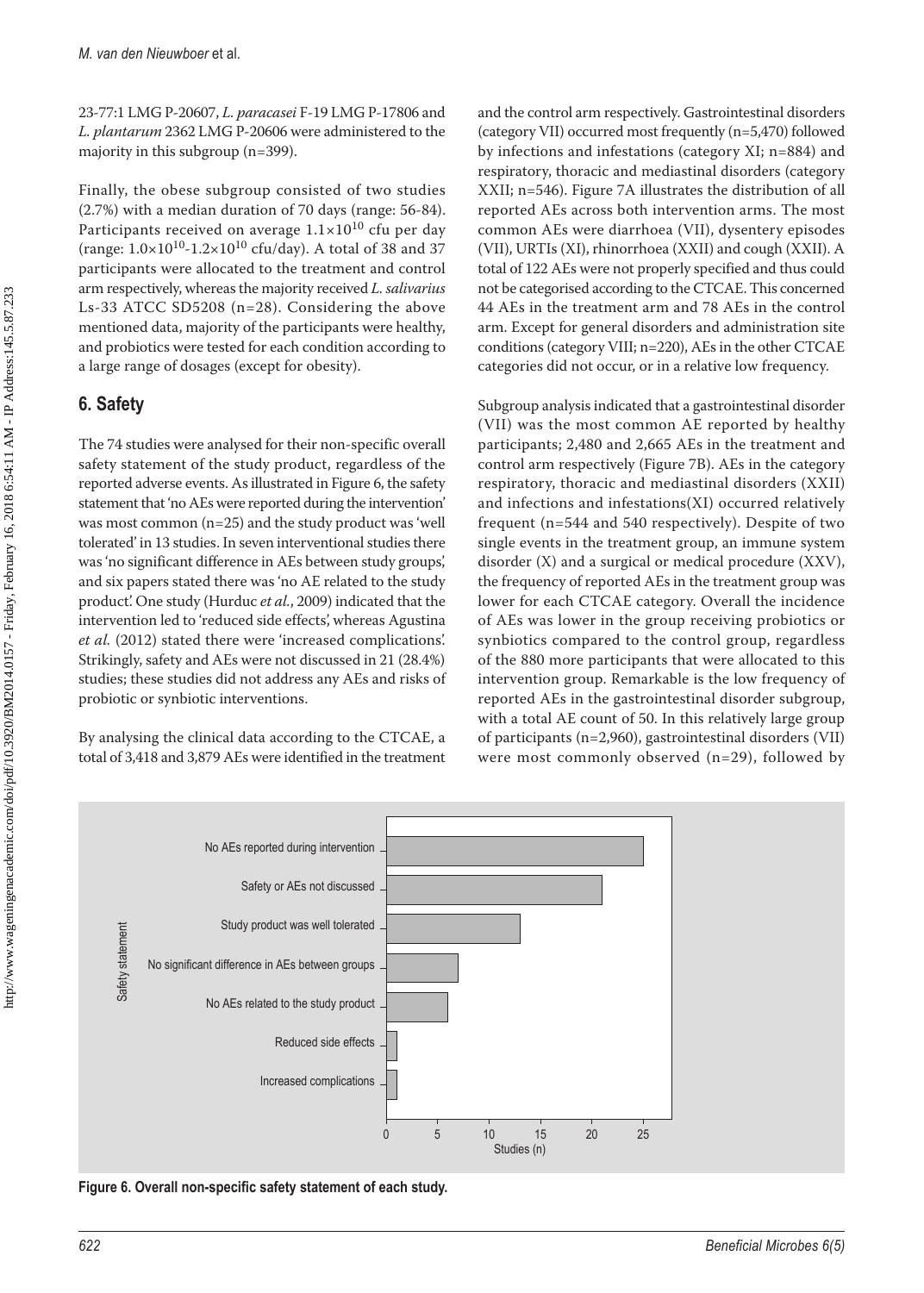

**Figure 7. Reported adverse events (AE) in the treatment and control arm. (A) Total AE in children; (B) AEs in healthy children; (C) AEs in children with an intestinal disorder; (D) AEs in children with an allergy or inflammatory disorder; (E) AEs in infected children; (F) AEs in immune compromised children.**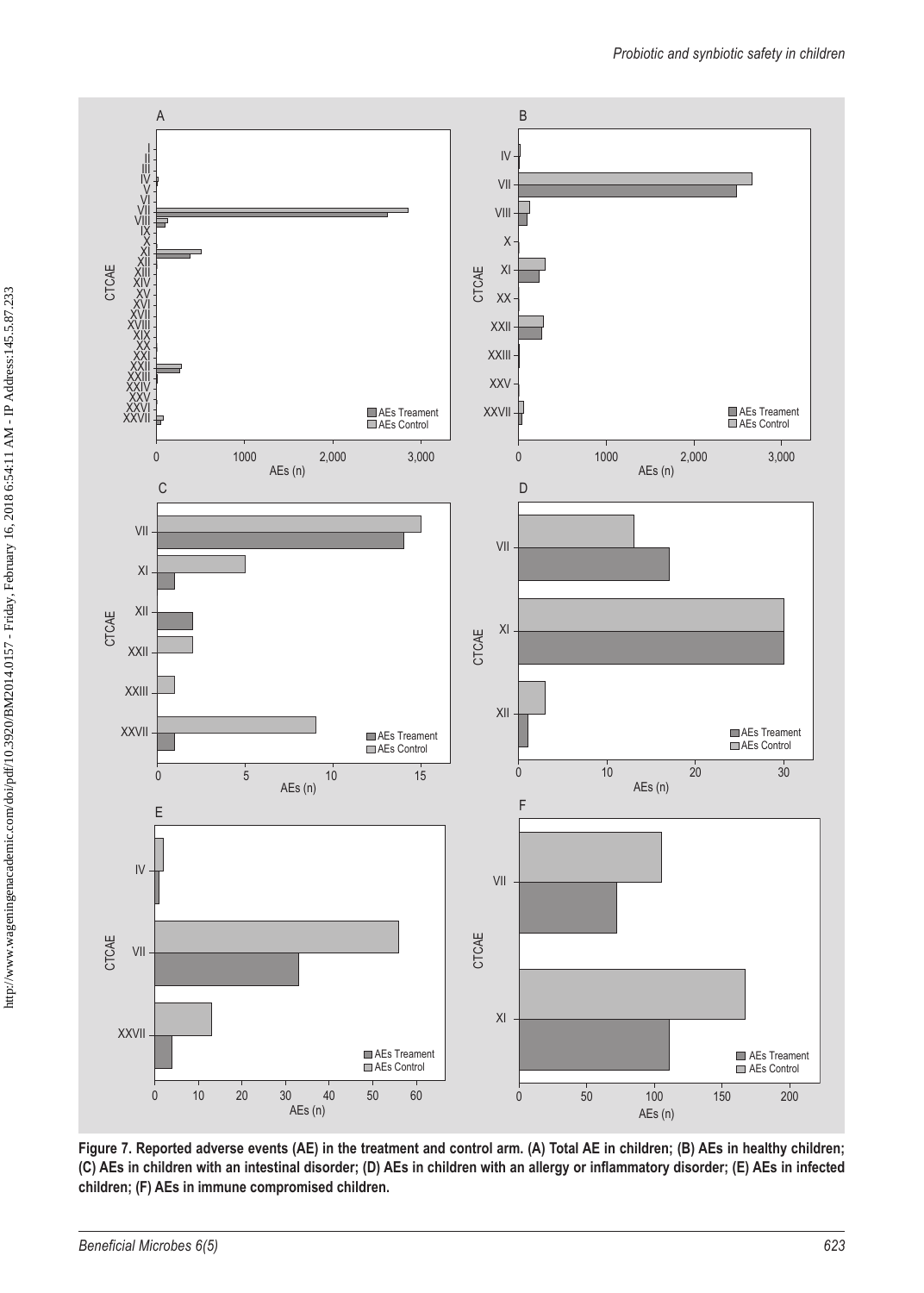'unspecified' AEs (XXVII; n=10). The occurrence of AEs was higher in the control group in all CTCAE categories, except for two unrelated 'injury, poisoning and procedural complications' (XII) in the treatment group (Figure 7C). In the subgroup inflammatory disorders and allergies, infections and infestations (XI) occurred most frequently followed by gastrointestinal disorders (VII). Four more gastrointestinal AEs were reported in the treatment group, three diarrheal events and one abdominal colic event. Although of concern, the frequency of AEs in this group was relatively low (Figure 7D). Gastrointestinal disorders (VII) occurred most frequently in the subgroup of infected children, whereas the incidence was lower in the treatment group (n=33 vs 56 respectively). This was mainly due to a higher incidence of diarrhoeal episodes in the control group. The total frequency of AEs was 109, with 38 and 71 AEs in the treatment and control arm respectively, whereas the number of AEs in the treatment group was lower for each CTCAE category (Figure 7E). In the immune compromised subgroup infections and infestations (XI) and gastrointestinal disorders (VII) were most often observed. This concerned episodes of sepsis and diarrhoea and vomiting (n=137, 125 and 72 respectively). No AEs of the other categories were reported and in both CTCAE categories (XI and VII) the frequency of AEs was lower in the treatment arm compared to the control arm (Figure 7F). There were no AEs reported in the obesity group.

### **7. Conclusion and discussion**

Analysis of the 74 interventional studies indicated that in the setting of a controlled clinical trial, probiotic and synbiotic administration in children between the age of 0 and 18 years is not associated with an increased health risk. This statement is however limited to the supplemented strains and their respective dosage, exposure duration and target patient population. As probiotic properties are mainly strain-specific, both efficacy as well as safety data cannot be extrapolated to other probiotics of the same species, or probiotic organisms in general (Hill *et al.*, 2014). This update is in line with previous analyses, indicating that probiotics are safe, even in infants and immune compromised adults (Hempel *et al.*, 2011; Van den Nieuwboer *et al.*, 2014, 2015).

Data indicate no significant difference between documented AEs in the treatment and control group (n=3,418 and 3,879 respectively); for the total population as well as the specific patient populations. For each patient population, the incidence of AEs in each category was lower in the treatment group compared to the control group (except for two more AEs in the category gastrointestinal disorders (VII) in children inflammatory disorders and allergy; ns). The overall incidence rate of AEs was 0.40 and 0.52 in the treatment and control arm respectively. The majority of the AEs in the 'healthy' subgroup, children receiving probiotics for disease prevention, were nonserious of nature (diarrhoea, cough and URTIs) and often the frequency was lower in the probiotic group. Leyer *et al.* (2009) demonstrated a significant lower incidence of fever (VIII) and cough (XXII) after administration of *L. acidophilus* NCFM and a reduction in rhinorrhoea (XXII) with a combination of *L. acidophilus* NCFM and *B. lactis*  Bi-07. The reduction and cough and fever could also be observed after administration of a commercial product containing *L. acidophilus* and *B. bifidum* (Rerksuppaphol and Rerksuppaphol, 2010). Sur *et al.* (2011) demonstrated a significant reduction in diarrhoea (VII) after *L. casei*  Shirota administration (*P=*0.01), whereas administration of *L. rhamnosus* GG induced significantly less URTIs (Hojsak *et al.*, 2010a,b). Significant lower dysentery, pneumonia episodes and lower respiratory tract infections were observed in the treatment group that received *B. lactis*  HN019 (Sazawal *et al.*, 2010). Only one intervention in the healthy population evaluating the effects of calcium and probiotics on the incidence and duration of acute diarrhoea and acute respiratory tract infections indicated increased complications after daily supplementation of  $0.5 \times 10^9$  cfu *L. reuteri* DSM17938 (Agustina *et al.*, 2012). In this study, healthy 1-6 year old children from low socioeconomic communities reported a significant change in bowel habits (less regular defecation) compared to the *'L. casei*' and the 'calcium' groups. In addition, three children developed asthma in the *reuteri* group. Although significant, this data was based on very few cases. Furthermore, the study by Francavilla *et al.* (2012) did not observe any of these AEs during administration of *L. reuteri* DSM17938. Both Tolone *et al.* (2012) and Hurduc *et al.* (2009) documented significant less AEs in treatment group compared to the control group in *H. pylori* infected children. Perhaps of more interest, is that there was no significantly higher occurrence rate of AEs in the treatment group in immune compromised children. On the contrary, significantly less AEs were observed compared to the control arm (Hojsak *et al.,* 2010a,b; Kumar *et al.,* 2013; Wada *et al.,* 2010). These promising results indicate that the current administered probiotics can be safely evaluated in immune compromised children, and thereby pave the way for further exploration of the therapeutic potential of probiotics and synbiotics, or at least decrease complications and comorbidity.

Overall, none of the serious AEs were considered related to the probiotic product. None of the reported events of infection, bacteraemia or sepsis were associated with the administered probiotics, and no probiotic species were positively cultured from an infection during the intervention and follow-up periods. As probiotics are living organisms, they have the potential to induce systemic infections, adjuvant side-effects, cause immunomodulation, are able to transfer genes and can possess harmful metabolic activities (Salminen *et al.*, 1998). Systemic infections due to lactic acid bacteria (LAB) occur rarely compared to other opportunistic bacteria (Dicks and Botes, 2010). Nevertheless, over 200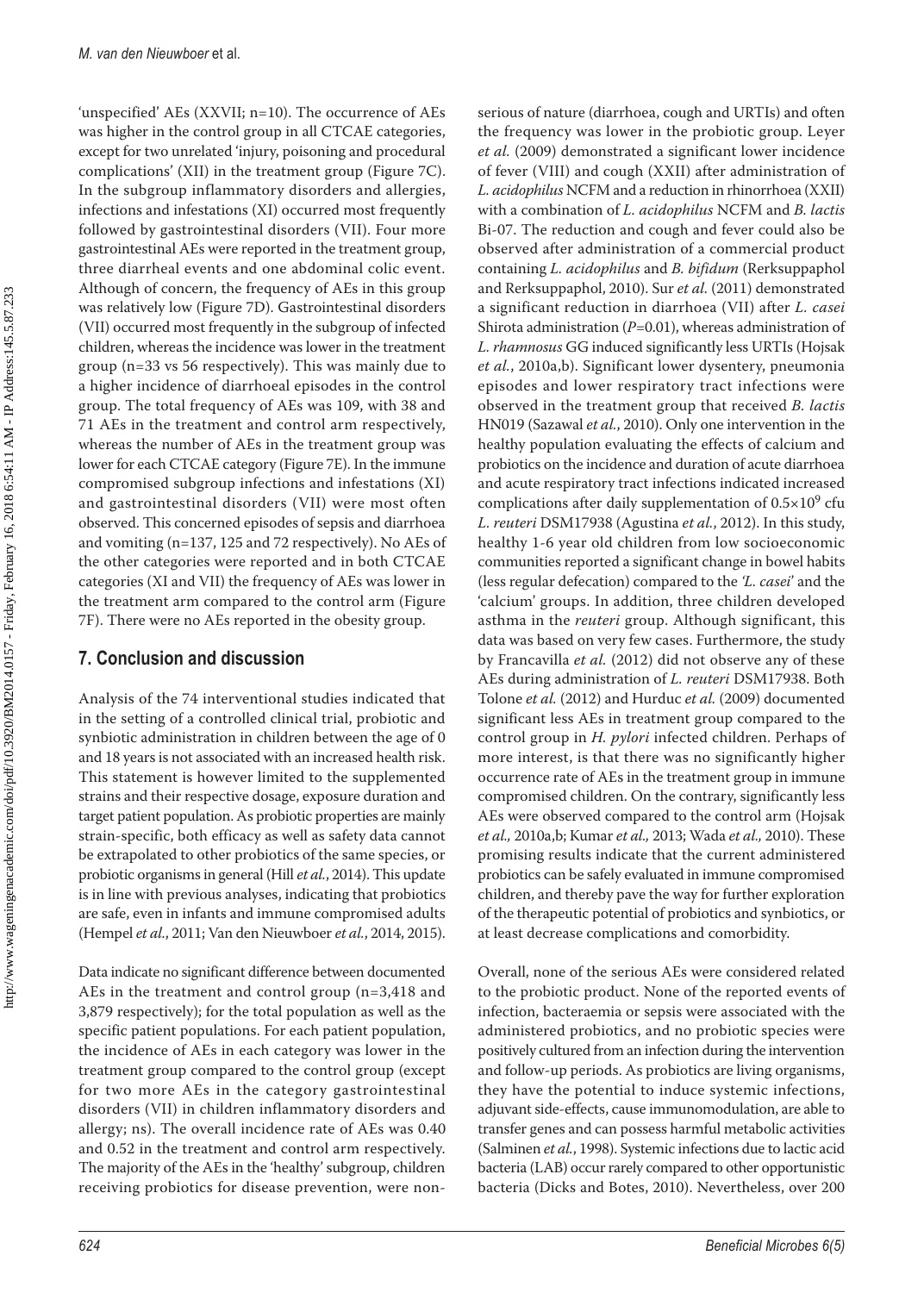case reports demonstrated that *Lactobacillus* species are able to cause, and are often associated with bacteraemia and endocarditis (Cannon *et al.*, 2005). Although of concern, only a very small portion (1.7%) was likely related to heavy dairy consumption, and no cases were associated with probiotic intake. In agreement, despite a rapid increase in *L. rhamnosus* GG intake in Finland, there has been no increase in *Lactobacillus* bacteraemia frequency observed since 1990 (Salminen *et al.*, 2002). In addition, LAB have been safely used for many decades, since humans started consuming fermented milk products.

Previous case reports reported three *Lactobacillus* sepsis cases after probiotic administration of *L. rhamnosus* GG in infants with short-bowel syndrome (SBS; De Groote *et al.*, 2005; Kunz *et al.*, 2004). In addition, Munakata *et al.* (2010) and Ku *et al.* (2006) observed D-lactic acidosis in children with SBS after supplementation with probiotic species. SBS is characterised as a reduction in functional gut mass, thereby being insufficient to maintain nutrient and fluids levels (Reddy *et al.*, 2013). SBS is associated with increased intestinal permeability and bowel inflammation (Cole *et al.*, 2010; Reddy *et al.*, 2013) and thus renders the individual more susceptible for bacterial translocation and sepsis. Nevertheless, the small RCT by Sentongo *et al.* (2008) did not indicate any AEs, and several previous case reports and case control studies in children with SBS encountered no health risks (Reddy *et al.*, 2013). It is beyond the scope of this study to carefully investigate the isolated case reports on-by-one to fully understand the reason for such AEs. However, within the controlled framework of RCTs these side effects have not been reported. One should however bear in mind that this cross-over RCT only allocated nine participants (Sentongo *et al.*, 2008). Regarding the other immune compromised children within this subgroup, the level of inflammation determines the risk of infection and outcome of the patient (Bengmark, 1998). Due to on-going systemic inflammation, these children are more susceptible to complications, bacterial translocation and sepsis (Alverdy *et al.*, 2003). Increased surveillance thus remains essential when evaluating probiotics in this susceptible population.

Despite a substantial number of participants with an intestinal disorder were included in the analysis (n*=*2,960), only 50 AEs were documented. Similar results were observed in participants with an inflammatory disorder or allergy; 1,109 participants reported a total of 94 AEs. The participants in these subgroups received a wide range of dosages, whereas some participants received a very high dosage of 1.5×1011 cfu of *L. acidophilus* L-92 per day with no significant difference in AEs (Torii *et al.*, 2011). These data further underpin the safety of this strain in children. In all patient subgroups probiotic strains were evaluated exceeding  $1.0\times10^{10}$  cfu/day. Although promising, preferably all strains should be tested at very high dosages in each patient population to establish an optimal dosageresponse relation in children. In addition, a higher exposure of probiotic organisms could be associated with a higher risk or incidence of AEs. The exposure duration was overall less than three months and there was a lack of available long-term follow-up studies; the safety profile of chronic probiotic exposure in children thus remains undetermined. Although currently long-term probiotic administration (Hatakka *et al.*, 2001; Saavedra *et al.*, 2004) and long-term effects after administration (up to 10 years) do not seem to be associated with adverse health risks (Kalliomäki *et al.*, 2003; Luoto *et al.*, 2010), these data are limited. More focus on long-term effect evaluation is essential in future study designs.

Analysis of the 74 papers identified a serious lack of proper documentation of the intervention as well as safety. Data is less valuable since 42% of the applied probiotics lacked a specific strain designation, and even a case were no genus or species was provided. Since properties of specific strains cannot be generalised, it is not possible to associate the efficacy and safety data to all probiotics. In addition, incomplete documentation of applied dosage impairs a proper analysis. Future research with data from these studies should thus be cross-checked and possibly reclassified. In addition, taxonomy of the probiotic organisms occasionally seems peculiar (e.g. *Saccharomyces thermophilus*). Proper strain identification by PCR can provide a definite answer which organism is applied to the participants. Regarding the safety, 28% of the studies solely focussed on efficacy rather than taking safety into account; these studies did not discuss AEs or the safety aspects of the intervention in any kind. The poor documentation is likely to be attributable to the large portion of commercial available products that were supplemented (52.6%). Investigators probably rely on previous reported safety data and specific product formulation (e.g. strain and cfu) is in these cases often undisclosed.

The majority of the studies did not provide any AEs or only described uncommon reported AEs and thereby did not quantify or discuss the common AEs such as diarrhoea, flatulence or nausea. This likely led to an underrepresentation of several CTCAE categories and could affect overall conclusions. Incidences of serious AEs are often poor described and AEs are designated as unrelated to the study product, whilst large meta-analyses can provide new insights in the correlation between AEs and probiotic products.

The efficacy is essential for a proper risk-benefit analysis, and the ratio between AEs and documented beneficial effects is thus essential safety evaluation. If the potential beneficial therapeutic effects of a probiotic or synbiotic product outweigh the associated adverse health effects, it may justify the use of the product. This study, however, did not focus on the efficacy but solely on safety, although a reduction in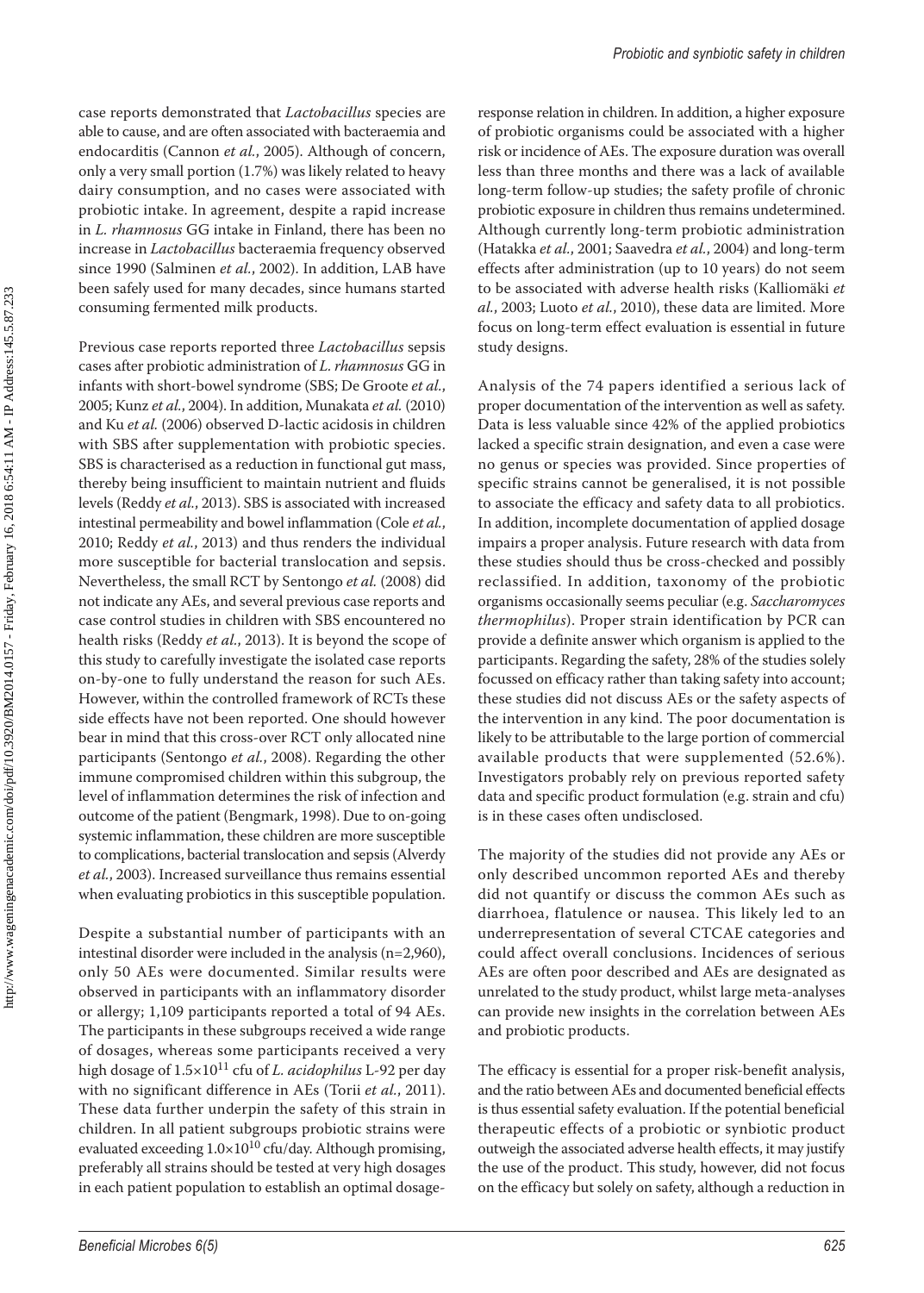the incidence and duration of diarrhoea was often observed. This study did not stratify for the formulation or commercial availability of the probiotic products. Whether a single probiotic, a probiotic mixture or synbiotic product is more efficacious remains to be determined.

A clear general safety conclusion is nearly impossible due to the inconsistent and imprecise AE documentation in combination with the vast variety in supplemented strains, dosages, administration regimes, target populations and outcomes. Very few studies address specifically probiotic complications and are not designed to assess the safety profile. Additionally, safety should be evaluated on a strainby-strain basis, depending on long-term and high dosage exposure. Based on the study by Hempel *et al.* (2011) combined with the current data, we still cannot provide a decisive safety profile of probiotics and synbiotics in children, however, based on data from controlled clinical trials, probiotics and synbiotics seem to be safe in children between 0 and 18 years. In addition, with respect to the previous safety studies in immune compromised adults and very young infants (Van den Nieuwboer *et al.*, 2014, 2015) we argue that probiotic and synbiotic administration in a controlled setting of a RCT is safe, even in the vulnerable population. Therefore we urge investigators to further explore the potential of probiotics while at the same time designing properly powered and controlled clinical trials with standardised AE reporting.

### **Acknowledgements**

We would like to thank Joop Orsouw for optimisation of the figures. The authors declare no conflict of interest.

## **References**

- Agustina, R., Kok, F.J., Van de Rest, O., Fahmida, U., Firmansyah, A., Lukito, W., Feskens, E.J., Van den Heuvel, E.G., Albers, R. and Bovee-Oudenhoven, I.M., 2012. Randomized trial of probiotics and calcium on diarrhea and respiratory tract infections in Indonesian children. Pediatrics 129: e1155-e1164.
- Allen, S.J., Martinez, E.G., Gregorio, G.V. and Dans, L.F., 2010. Probiotics for treating acute infectious diarrhoea. Cochrane Database of Systematic Reviews 11.
- Alonso, V.R. and Guarner, F., 2013. Linking the gut microbiota to human health. British Journal of Nutrition 109: S21-S26.
- Alverdy, J.C., Laughlin, R.S. and Wu, L., 2003. Influence of the critically ill state on host-pathogen interactions within the intestine: gutderived sepsis redefined. Critical Care Medicine 31: 598-607.
- Aminabadi, N.A., Erfanparast, L., Ebrahimi, A. and Oskouei, S.G., 2011. Effect of chlorhexidine pretreatment on the stability of salivary lactobacilli probiotic in six-to twelve-year-old children: a randomized controlled trial. Caries Research 45: 148-154.
- Bengmark, S., 1998. Ecological control of the gastrointestinal tract. The role of probiotic flora. Gut 42: 2-7.
- Boonyaritichaikij, S., Kuwabara, K., Nagano, J., Kobayashi, K. and Koga, Y., 2009. Long-term administration of probiotics to asymptomatic pre-school children for either the eradication or the prevention of *Helicobacter pylori* infection. Helicobacter 14: 202-207.
- Boyle, R.J., Robins-Browne, R.M. and Tang, M.L., 2006. Probiotic use in clinical practice: what are the risks?. American Journal of Clinical Nutrition 83: 1256-1264.
- Buccigrossi, V., Nicastro, E. and Guarino, A., 2013. Functions of intestinal microflora in children. Current Opinion in Gastroenterology 29: 31-38.
- Cannon, J.P., Lee, T.A., Bolanos, J.T. and Danziger, L.H., 2005. Pathogenic relevance of *Lactobacillus*: a retrospective review of over 200 cases. European Journal of Clinical Microbiology and Infectious Diseases 24: 31-40.
- Cazzola, M., Pham-Thi, N., Kerihuel, J.C., Durand, H. and Bohbot, S., 2010. Efficacy of a synbiotic supplementation in the prevention of common winter diseases in children: a randomized, double-blind, placebo-controlled pilot study. Therapeutic Advances in Respiratory Disease 4: 271-278.
- Chen, C.C., Kong, M.S., Lai, M.W., Chao, H.C., Chang, K.W., Chen, S.Y., Huang, Y.C., Chiu, C.H., Li, W.C., Chen, C.J. and Lin, T.Y., 2010aa. Probiotics have clinical, microbiologic, and immunologic efficacy in acute infectious diarrhea. The Pediatric Infectious Disease Journal 29: 135-138.
- Chen, Y.S., Lin, Y.L., Jan, R.L., Chen, H.H. and Wang, J.Y., 2010b. Randomized placebo-controlled trial of lactobacillus on asthmatic children with allergic rhinitis. Pediatric Pulmonology 45: 1111-1120.
- Cildir, S.K., Germec, D., Sandalli, N., Ozdemir, F.I., Arun, T., Twetman, S. and Caglar, E., 2009. Reduction of salivary mutans streptococci in orthodontic patients during daily consumption of yoghurt containing probiotic bacteria. European Journal of Orthodontics 31: 407-411.
- Cole, C.R., Frem, J.C., Schmotzer, B., Gewirtz, A.T., Meddings, J.B., Gold, B.D. and Ziegler, T.R., 2010. The rate of bloodstream infection is high in infants with short bowel syndrome: relationship with small bowel bacterial overgrowth, enteral feeding, and inflammatory and immune responses. Journal of Pediatrics 156: 941-947.
- Corrêa, N.B., Penna, F.J., Lima, F.M., Nicoli, J.R. and Luciano Filho, A.P., 2011. Treatment of acute diarrhea with *Saccharomyces boulardii* in infants. Journal of Pediatric Gastroenterology and Nutrition 53: 497-501.
- Dalgic, N., Sancar, M., Bayraktar, B., Pullu, M. and Hasim, O., 2011. Probiotic, zinc and lactose-free formula in children with rotavirus diarrhea: are they effective? Pediatrics International 53: 677-682.
- D'Antiga, L., Dhawan, A., Davenport, M., Mieli-Vergani, G. and Bjarnason, I., 1999. Intestinal absorption and permeability in paediatric short-bowel syndrome: a pilot study. Journal of Pediatric Gastroenterology and Nutrition 29: 588-593.
- De Groote, M.A., Frank, D.N., Dowell, E., Glode, M.P. and Pace, N.R., 2005. *Lactobacillus rhamnosus* GG bacteremia associated with probiotic use in a child with short gut syndrome. Pediatric Infectious Disease Journal 24: 278.
- Dicks, L.M. and Botes, M., 2010. Probiotic lactic acid bacteria in the gastro-intestinal tract: health benefits, safety and mode of action. Beneficial Microbes 1: 11-29.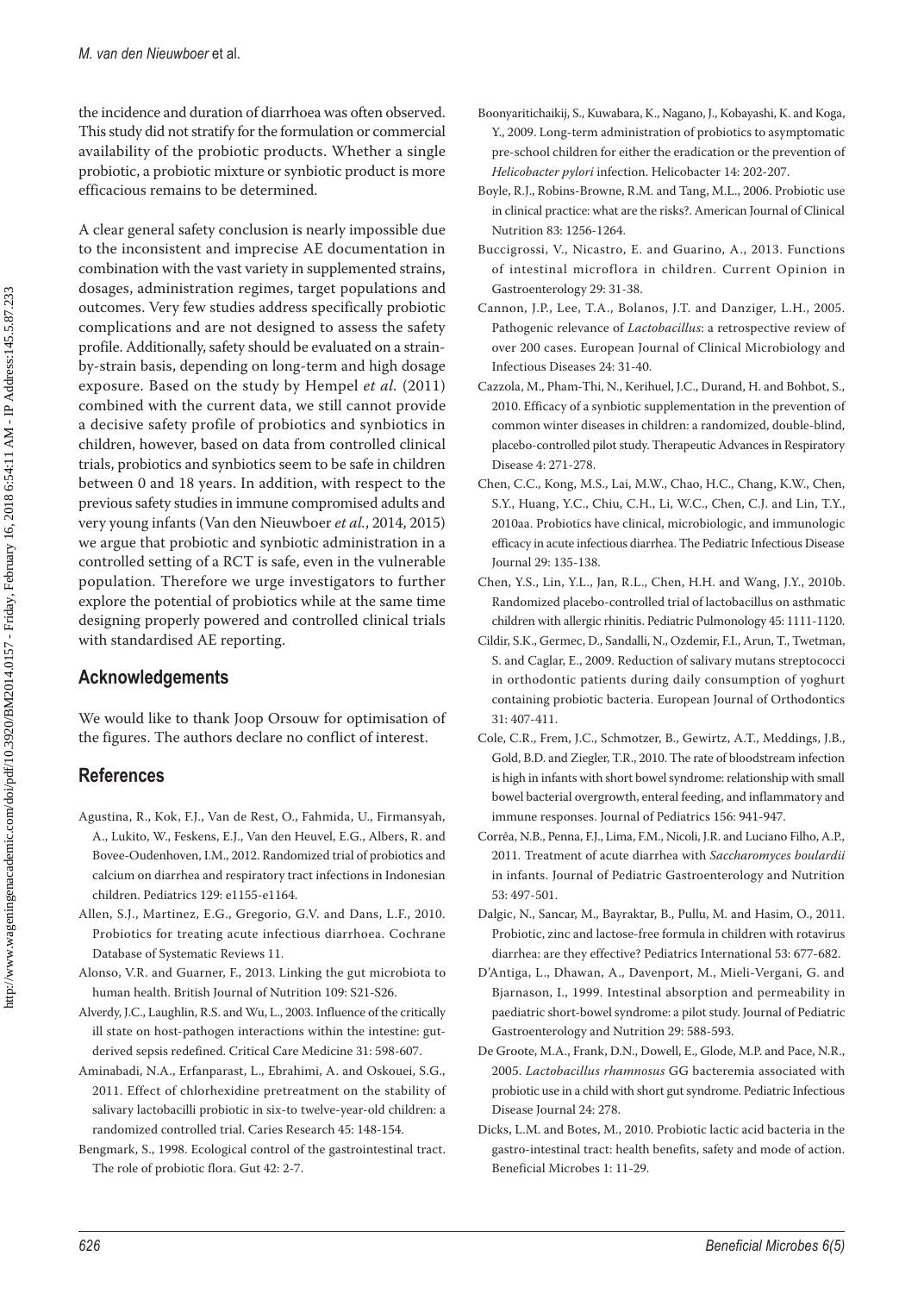- Dinleyici, E.C., Eren, M., Dogan, N., Reyhanioglu, S., Yargic, Z.A. and Vandenplas, Y., 2011. Clinical efficacy of *Saccharomyces boulardii* or metronidazole in symptomatic children with *Blastocystis hominis* infection. Parasitology Research 108: 541-545.
- Dinleyici, E.C., Eren, M., Yargic, Z.A., Dogan, N. and Vandenplas, Y., 2009. Clinical efficacy of *Saccharomyces boulardii* and metronidazole compared to metronidazole alone in children with acute bloody diarrhea caused by amebiasis: a prospective, randomized, open label study. American Journal of Tropical Medicine and Hygiene 80: 953-955.
- Ege, M.J., Mayer, M., Normand, A.C., Genuneit, J., Cookson, W.O., Braun-Fahrländer, C., Heederik, D., Piarroux, R. and Von Mutius, E., 2011. Exposure to environmental microorganisms and childhood asthma. New England Journal of Medicine 364: 701-709.
- El-Sawaf, M., Siddiqui, S., Mahmoud, M., Drongowski, R. and Teitelbaum, D.H., 2013. Probiotic prophylaxis after pullthrough for Hirschsprung disease to reduce incidence of enterocolitis: a prospective, randomized, double-blind, placebo-controlled, multicenter trial. Journal of Pediatric Surgery 48: 111-117.
- Eren, M., Dinleyici, E.C. and Vandenplas, Y., 2010. Clinical efficacy comparison of *Saccharomyces boulardii* and yogurt fluid in acute non-bloody diarrhea in children: a randomized, controlled, open label study. American Journal of Tropical Medicine and Hygiene 82: 488-491.
- Fang, S.B., Lee, H.C., Hu, J.J., Hou, S.Y., Liu, H.L. and Fang, H.W., 2009. Dose-dependent effect of *Lactobacillus rhamnosus* on quantitative reduction of faecal rotavirus shedding in children. Journal of Tropical Pediatrics 55: 297-301.
- Francavilla, R., Lionetti, E., Castellaneta, S., Ciruzzi, F., Indrio, F., Masciale, A., Fontana, C., La Rosa, M.M., Cavallo, L. and Francavilla, A., 2012. Randomised clinical trial: *Lactobacillus reuteri* DSM 17938 vs. placebo in children with acute diarrhoea – a double-blind study. Alimentary Pharmacology and Therapeutics 36: 363-369.
- Francavilla, R., Miniello, V., Magistà, A.M., De Canio, A., Bucci, N., Gagliardi, F., Lionetti, E., Castellaneta, S., Polimeno, L., Peccasiri, L., Indrio, F. and Cavallo, L., 2010. A randomized controlled trial of *Lactobacillus* GG in children with functional abdominal pain. Pediatrics 126: e1445-e1452.
- Gerasimov, S.V., Vasjuta, V.V., Myhovych, O.O. and Bondarchuk, L.I., 2010. Probiotic supplement reduces atopic dermatitis in preschool children. American Journal of Clinical Dermatology 11: 351-361.
- Glavina, D., Goršeta, K., Škrinjarić, I., Negovetić Vranić, D., Mehulić, K. and Kožul, K., 2012. Effect of LGG yoghurt on *Streptococcus mutans* and *Lactobacillus* spp. salivary counts in children. Collegium Antropologicum 36: 129-132.
- Gøbel, R.J., Larsen, N., Jakobsen, M., Mølgaard, C. and Michaelsen, K.F., 2012. Probiotics to adolescents with obesity: effects on inflammation and metabolic syndrome. Journal of Pediatric Gastroenterology and Nutrition 55: 673-678.
- Gotteland, M., Andrews, M., Toledo, M., Muñoz, L., Caceres, P., Anziani, A., Wittig, E., Speisky, H. and Salazar, G., 2008. Modulation of *Helicobacter pylori* colonization with cranberry juice and *Lactobacillus johnsonii* La1 in children. Nutrition 24: 421-426.
- Guandalini, S., Magazzu, G., Chiaro, A., La Balestra, V., Di Nardo, G., Gopalan, S., Sibal, A., Romano, C., Canani, R.B., Lionetti, P. and Setty, M., 2010. VSL# 3 improves symptoms in children with irritable bowel syndrome: a multicenter, randomized, placebo-controlled, double-blind, crossover study. Journal of Pediatric Gastroenterology and Nutrition 51: 24-30.
- Guarner, F., Bourdet-Sicard, R., Brandtzaeg, P., Gill, H.S., McGuirk, P., Van Eden, W., Versalovic, J., Weinstock, J.V. and Rook, G.A., 2006. Mechanisms of disease: the hygiene hypothesis revisited. Nature Clinical Practice Gastroenterology and Hepatology 3: 275-284.
- Guerra, P.V., Lima, L.N., Souza, T.C., Mazochi, V., Penna, F.J., Silva, A.M., Nicoli, J.R. and Guimarães, E.V., 2011. Pediatric functional constipation treatment with Bifidobacterium-containing yogurt: a crossover, double-blind, controlled trial. World Journal of Gastroenterology 17: 3916-3921.
- Han, Y., Kim, B., Ban, J., Lee, J., Kim, B. J., Choi, B. S., Hwang, S., Ahn, K. and Kim, J., 2012. A randomized trial of *Lactobacillus plantarum* CJLP133 for the treatment of atopic dermatitis. Pediatric Allergy and Immunology 23: 667-673.
- Hao, Q., Lu, Z., Dong, B.R., Huang, C.Q. and Wu, T., 2011. Probiotics for preventing acute upper respiratory tract infections. Cochrane Database of Systematic Reviews 9.
- Hatakka, K., Blomgren, K., Pohjavuori, S., Kaijalainen, T., Poussa, T., Leinonen, M., Korpela, R. and Pitkäranta, A., 2007. Treatment of acute otitis media with probiotics in otitis-prone children – a double-blind, placebo-controlled randomised study. Clinical Nutrition 26: 314-321.
- Hatakka, K., Savilahti, E., Pönkä, A., Meurman, J.H., Poussa, T., Näse, L., Saxelin, M. and Korpela, R., 2001. Effect of long term consumption of probiotic milk on infections in children attending day care centres: double blind, randomised trial. British Medical Journal 322: 1327.
- Hempel, S., Newberry, S., Ruelaz, A., Wang, Z., Miles, J.N.V., Suttorp, M.J., Johnsen, B., Shanman, R., Slusser, W., Fu, N., Smith, A., Roth, E., Polak, J., Motala, A., Perry, T. and Shekelle, P.G., 2011. Safety of probiotics to reduce risk and prevent or treat disease. Evidence report/technology assessment no. 200. Agency for Healthcare Research and Quality Rockville, MD, USA.
- Henker, J., Laass, M.W., Blokhin, B.M., Maydannik, V.G., Bolbot, Y.K., Elze, M., Wolff, C., Schreiner, A. and Schulze, J., 2008. Probiotic *Escherichia coli* Nissle 1917 versus placebo for treating diarrhea of greater than 4 days duration in infants and toddlers. Pediatric Infectious Disease Journal 27: 494-499.
- Heydarian, F., Kianifar, H.R., Ahanchian, H., Khakshure, A., Seyedi, J. and Moshirian, D., 2010. A comparison between traditional yogurt and probiotic yogurt in non-inflammatory acute gastroenteritis. Saudi Medical Journal 31: 280-283.
- Hickey, L., Jacobs, S.E. and Garland, S.M., 2012. Probiotics in neonatology. Journal of Paediatrics and Child Health 48: 777-783.
- Hill, C., Guarner, F., Reid, G., Gibson, G.R., Merenstein, D.J., Pot, B., Morelli, L., Canani, R.B., Flint, H.J., Salminen, S., Calder, P.C. and Sanders, M.E., 2014. Expert consensus document: The international scientific association for probiotics and prebiotics consensus statement on the scope and appropriate use of the term probiotic. Nature Reviews Gastroenterology and Hepatology 11: 506-514.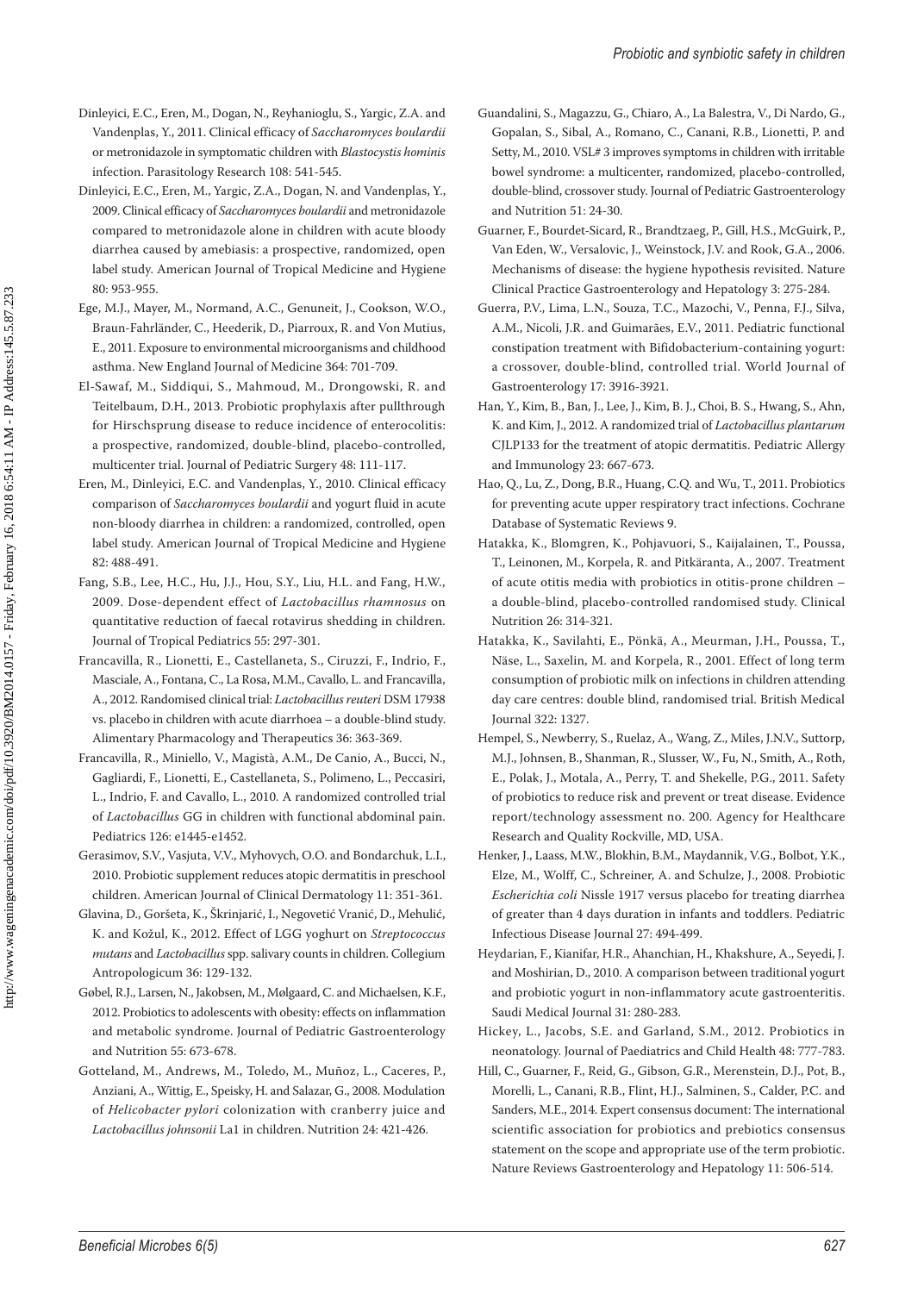- Hojsak, I., Abdović, S., Szajewska, H., Milošević, M., Krznarić, Ž. and Kolaček, S., 2010a. *Lactobacillus* GG in the prevention of nosocomial gastrointestinal and respiratory tract infections. Pediatrics 125: e1171-e1177.
- Hojsak, I., Snovak, N., Abdović, S., Szajewska, H., Mišak, Z. and Kolaček, S., 2010b. *Lactobacillus* GG in the prevention of gastrointestinal and respiratory tract infections in children who attend day care centers: a randomized, double-blind, placebocontrolled trial. Clinical Nutrition 29: 312-316.
- Hurduc, V., Plesca, D., Dragomir, D., Sajin, M. and Vandenplas, Y., 2009. A randomized, open trial evaluating the effect of *Saccharomyces boulardii* on the eradication rate of *Helicobacter pylori* infection in children. Acta Paediatrica 98: 127-131.
- Kalliomäki, M., Salminen, S., Poussa, T., Arvilommi, H. and Isolauri, E., 2003. Probiotics and prevention of atopic disease: 4-year follow-up of a randomised placebo-controlled trial. The Lancet 361: 1869-1871.
- Kamada, N., Chen, G.Y., Inohara, N. and Núñez, G., 2013. Control of pathogens and pathobionts by the gut microbiota. Nature Immunology 14: 685-690.
- Kerac, M., Bunn, J., Seal, A., Thindwa, M., Tomkins, A., Sadler, K., Bahwere, P. and Collins, S., 2009. Probiotics and prebiotics for severe acute malnutrition (PRONUT study): a double-blind efficacy randomised controlled trial in Malawi. The Lancet 374: 136-144.
- Klein, G., 2011. Antibiotic resistance and molecular characterization of probiotic and clinical lactobacillus strains in relation to safety aspects of probiotics. Foodborne Pathogens and Disease 8: 267-281.
- Ku, W.H., Lau, D.C.Y. and Huen, K.F., 2006. Other articles probiotics provoked d-lactic acidosis in short bowel syndrome: case report and literature review. Hong Kong Journal of Paediatrics 11: 246-254.
- Kumar, S., Bansal, A., Chakrabarti, A. and Singhi, S., 2013. Evaluation of efficacy of probiotics in prevention of *Candida* colonization in a PICU – a randomized controlled trial. Critical Care Medicine 41: 565-572.
- Kunz, A.N., Noel, J.M. and Fairchok, M.P., 2004. Two cases of *Lactobacillus bacteremia* during probiotic treatment of short gut syndrome. Journal of Pediatric Gastroenterology and Nutrition 38: 457-458.
- Leyer, G.J., Li, S., Mubasher, M.E., Reifer, C. and Ouwehand, A. C., 2009. Probiotic effects on cold and influenza-like symptom incidence and duration in children. Pediatrics 124: e172-e179.
- Lin, J.S., Chiu, Y.H., Lin, N.T., Chu, C.H., Huang, K.C., Liao, K.W. and Peng, K.C., 2009. Different effects of probiotic species/strains on infections in preschool children: a double-blind, randomized, controlled study. Vaccine 27: 1073-1079.
- Lin, T.Y., Chen, C.J., Chen, L.K., Wen, S.H. and Jan, R.H., 2013. Effect of probiotics on allergic rhinitis in Df, Dp or dust-sensitive children: a randomized double blind controlled trial. Indian Pediatrics 50: 209-213.
- Lue, K.H., Sun, H.L., Lu, K.H., Ku, M.S., Sheu, J.N., Chan, C.H. and Wang, Y.H., 2012. A trial of adding *Lactobacillus johnsonii*  EM1 to levocetirizine for treatment of perennial allergic rhinitis in children aged 7-12 years. International Journal of Pediatric Otorhinolaryngology 76: 994-1001.
- Luoto, R., Kalliomäki, M., Laitinen, K. and Isolauri, E., 2010. The impact of perinatal probiotic intervention on the development of overweight and obesity: follow-up study from birth to 10 years. International Journal of Obesity 34: 1531-1537.
- Martínez-Cañavate, A., Sierra, S., Lara-Villoslada, F., Romero, J., Maldonado, J., Boza, J., Xaus, J. and Olivares, M., 2009. A probiotic dairy product containing *L. gasseri* CECT5714 and *L. coryniformis* CECT5711 induces immunological changes in children suffering from allergy. Pediatric Allergy and Immunology 20: 592-600.
- Matsuda, F., Chowdhury, M.I., Saha, A., Asahara, T., Nomoto, K., Tarique, A.A., Ahmed, T., Nishibuchi, M., Cravioto, A. and Qadri, F., 2011. Evaluation of a probiotics, *Bifidobacterium breve* BBG-01, for enhancement of immunogenicity of an oral inactivated cholera vaccine and safety: a randomized, double-blind, placebocontrolled trial in Bangladeshi children under 5 years of age. Vaccine 29: 1855-1858.
- Merenstein, D., Murphy, M., Fokar, A., Hernandez, R.K., Park, H., Nsouli, H., Sanders, E., Davis, B.A., Niborski, V., Tondu, F. and Shara, N.M., 2010. Use of a fermented dairy probiotic drink containing *Lactobacillus casei* (DN-114 001) to decrease the rate of illness in kids: the DRINK study A patient-oriented, double-blind, clusterrandomized, placebo-controlled, clinical trial. European Journal of Clinical Nutrition 64: 669-677.
- Merenstein, D.J., Foster, J. and D'Amico, F., 2009. A randomized clinical trial measuring the influence of kefir on antibiotic-associated diarrhea: the measuring the influence of Kefir (MILK) Study. Archives of Pediatrics and Adolescent Medicine 163: 750-754.
- Miele, E., Pascarella, F., Giannetti, E., Quaglietta, L., Baldassano, R.N. and Staiano, A., 2009. Effect of a probiotic preparation (VSL#3) on induction and maintenance of remission in children with ulcerative colitis. American Journal of Gastroenterology 104: 437-443.
- Miniello, V.L., Brunetti, L., Tesse, R., Natile, M., Armenio, L. and Francavilla, R., 2010. *Lactobacillus reuteri* modulates cytokines production in exhaled breath condensate of children with atopic dermatitis. Journal of Pediatric Gastroenterology and Nutrition 50: 573-576.
- Misra, S., Sabui, T.K. and Pal, N.K., 2009. A randomized controlled trial to evaluate the efficacy of *Lactobacillus* GG in infantile diarrhea. Journal of Pediatrics 155: 129-132.
- Munakata, S., Arakawa, C., Kohira, R., Fujita, Y., Fuchigami, T. and Mugishima, H., 2010. A case of D-lactic acid encephalopathy associated with use of probiotics. Brain and Development 32: 691-694.
- Narayanappa, D., 2008. Randomized double blinded controlled trial to evaluate the efficacy and safety of Bifilac in patients with acute viral diarrhea. Indian Journal of Pediatrics 75: 709-713.
- Nixon, A.F., Cunningham, S.J., Cohen, H.W. and Crain, E.F., 2012. The effect of *Lactobacillus* GG on acute diarrheal illness in the pediatric emergency department. Pediatric Emergency Care 28: 1048-1051.
- Oliva, S., Di Nardo, G., Ferrari, F., Mallardo, S., Rossi, P., Patrizi, G., Cucchiara, S. and Stronati, L., 2012. Randomised clinical trial: the effectiveness of *Lactobacillus reuteri* ATCC 55730 rectal enema in children with active distal ulcerative colitis. Alimentary Pharmacology and Therapeutics 35: 327-334.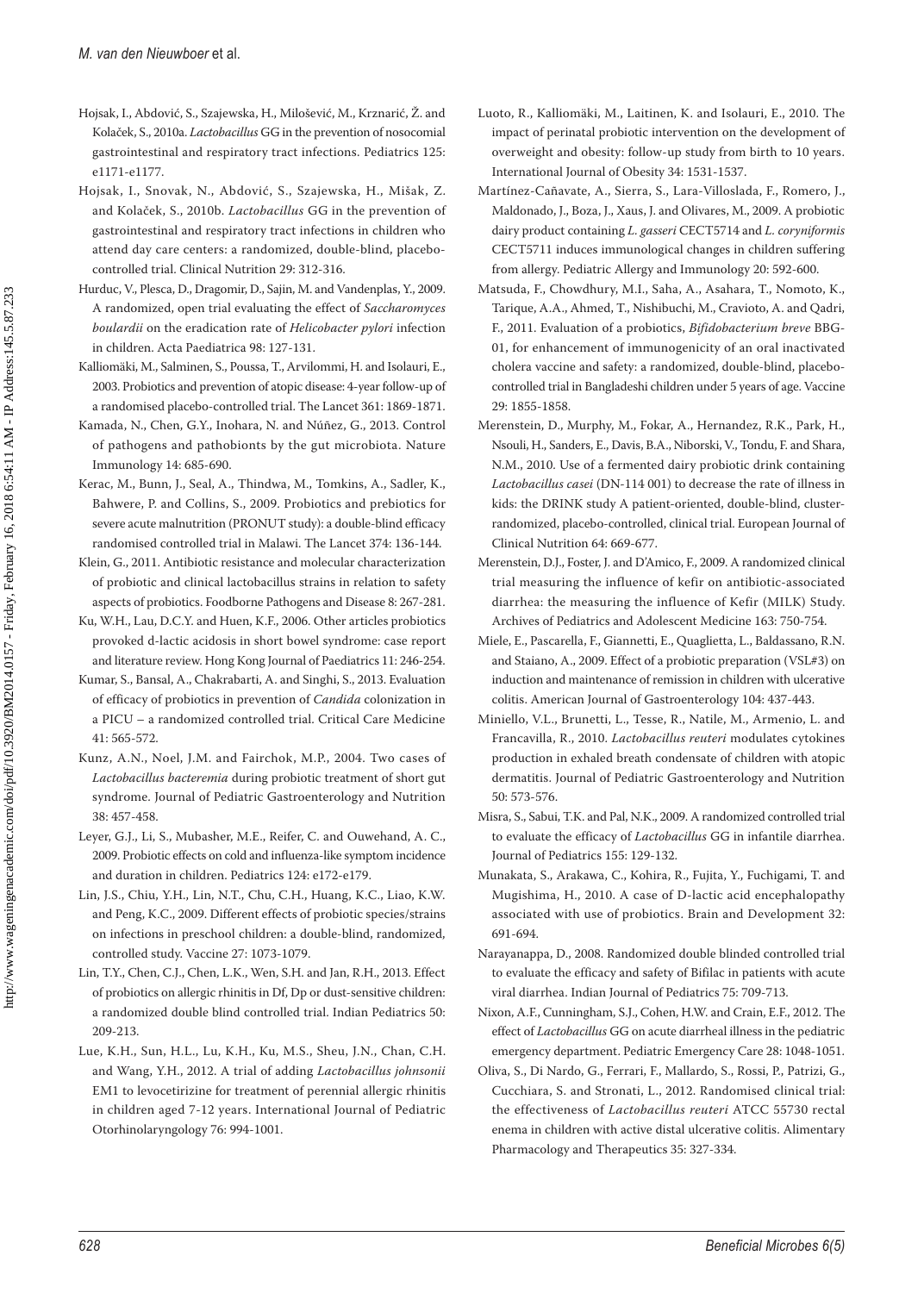- Ouwehand, A.C., Nermes, M., Collado, M.C., Rautonen, N., Salminen, S. and Isolauri, E., 2009. Specific probiotics alleviate allergic rhinitis during the birch pollen season. World Journal of Gastroenterology 15: 3261-3268.
- Pan, S.J., Kuo, C.H., Lam, K.P., Chu, Y.T., Wang, W.L. and Hung, C.H., 2010. Probiotics and allergy in children – an update review. Pediatric Allergy and Immunology 21: e659-e666.
- Passariello, A., Terrin, G., Cecere, G., Micillo, M., Marco, G., Di Costanzo, M., Cosenza, L., Leone, L., Nocerino, R. and Berni Canani, R., 2012. Randomised clinical trial: efficacy of a new synbiotic formulation containing *Lactobacillus paracasei* B21060 plus arabinogalactan and xilooligosaccharides in children with acute diarrhoea. Alimentary Pharmacology and Therapeutics 35: 782-788.
- Pérez, N., Iannicelli, J.C., Girard-Bosch, C., González, S., Varea, A., Disalvo, L., Apeztequia, M., Pernas, J., Vicentin, D. and Cravero, R., 2010. Effect of probiotic supplementation on immunoglobulins, isoagglutinins and antibody response in children of low socioeconomic status. European Journal of Nutrition 49: 173-179.
- Reddy, V.S., Patole, S.K. and Rao, S., 2013. Role of probiotics in short bowel syndrome in infants and children – a systematic review. Nutrients 5: 679-699.
- Rerksuppaphol, S. and Rerksuppaphol, L., 2010*. Lactobacillus acidophilus* and *Bifidobacterium bifidum* stored at ambient temperature are effective in the treatment of acute diarrhoea. Annals of Tropical Paediatrics 30: 299-304.
- Rerksuppaphol, S. and Rerksuppaphol, L., 2012. Randomized controlled trial of probiotics to reduce common cold in schoolchildren. Pediatrics International 54: 682-687.
- Riaz, M., Alam, S., Malik, A. and Ali, S.M., 2012. Efficacy and safety of *Saccharomyces boulardii* in acute childhood diarrhea: a double blind randomised controlled trial. Indian Journal of Pediatrics 79: 478-482.
- Ruszczyński, M., Radzikowski, A. and Szajewska, H., 2008. Clinical trial: effectiveness of *Lactobacillus rhamnosus* (strains E/N, Oxy and Pen) in the prevention of antibiotic-associated diarrhoea in children. Alimentary Pharmacology and Therapeutics 28: 154-161.
- Saavedra, J.M., Abi-Hanna, A., Moore, N. and Yolken, R.H., 2004. Long-term consumption of infant formulas containing live probiotic bacteria: tolerance and safety. The American Journal of Clinical Nutrition 79: 261-267.
- Salminen, M.K., Tynkkynen, S., Rautelin, H., Saxelin, M., Vaara, M., Ruutu, P., Sarna, S., Valtonen, V. and Järvinen, A., 2002. *Lactobacillus* bacteremia during a rapid increase in probiotic use of *Lactobacillus rhamnosus* GG in Finland. Clinical Infectious Diseases 35: 1155-1160.
- Salminen, S., Von Wright, A., Morelli, L., Marteau, P., Brassart, D., De Vos, W.M., Fondén, R., Saxelin, M., Collins, K., Mogensen, G., Birkeland, S.E. and Mattila-Sandholm, T., 1998. Demonstration of safety of probiotics – a review. International Journal of Food Microbiology 44: 93-106.
- Sanders, M.E., Guarner, F., Guerrant, R., Holt, P.R., Quigley, E.M., Sartor, R.B., Sherman, P.M. and Mayer, E.A., 2013. An update on the use and investigation of probiotics in health and disease. Gut 62: 787-796.
- Sazawal, S., Dhingra, U., Hiremath, G., Sarkar, A., Dhingra, P., Dutta, A., Verma, P., Menon, V.P. and Black, R.E., 2010. Prebiotic and probiotic fortified milk in prevention of morbidities among children: community-based, randomized, double-blind, controlled trial. PLoS ONE 5: e12164.
- Sentongo, T.A., Cohran, V., Korff, S., Sullivan, C., Iyer, K. and Zheng, X., 2008. Intestinal permeability and effects of *Lactobacillus rhamnosus* therapy in children with short bowel syndrome. Journal of Pediatric Gastroenterology and Nutrition 46: 41-47.
- Shafiei, A., Moin, M., Pourpak, Z., Gharagozlou, M., Aghamohamadi, A. and Sajedi, V., 2011. Synbiotics could not reduce the scoring of childhood atopic dermatitis (SCORAD): a randomized double blind placebo-controlled trial. Iranian Journal of Allergy, Asthma and Immunology 10: 21-28.
- Simakachorn, N., Bibiloni, R., Yimyaem, P., Tongpenyai, Y., Varavithaya, W., Grathwohl, D., Reuteler, G., Maire, J.C., Blum, S., Steenhout, P., Benyacoub, J. and Schiffrin, E.J., 2011. Tolerance, safety, and effect on the faecal microbiota of an enteral formula supplemented with pre-and probiotics in critically ill children. Journal of Pediatric Gastroenterology and Nutrition 53: 174-181.
- Singh, R., Damle, S.G. and Chawla, A., 2011. Salivary mutans streptococci and lactobacilli modulations in young children on consumption of probiotic ice-cream containing *Bifidobacterium lactis* Bb12 and *Lactobacillus acidophilus* La5. Acta Odontologica Scandinavica 69: 389-394.
- Skovbjerg, S., Roos, K., Holm, S.E., Håkansson, E.G., Nowrouzian, F., Ivarsson, M., Adlerberth, I. and Wold, A.E., 2009. Spray bacteriotherapy decreases middle ear fluid in children with secretory otitis media. Archives of Disease in Childhood 94: 92-98.
- Stecksén-Blicks, C., Sjöström, I. and Twetman, S., 2009. Effect of long-term consumption of milk supplemented with probiotic lactobacilli and fluoride on dental caries and general health in preschool children: a cluster-randomized study. Caries Research 43: 374-381.
- Strachan, D.P., 1989. Hay fever, hygiene, and household size. British Medical Journal 299: 1259-1260.
- Sur, D., Manna, B., Niyogi, S.K., Ramamurthy, T., Palit, A., Nomoto, K., Takahashi, T., Shima, T., Tsuji, H., Kurawaka, T. Takeda, Y., Nair, G.B. and Bhattacharya, S.K., 2011. Role of probiotic in preventing acute diarrhoea in children: a community-based, randomized, doubleblind placebo-controlled field trial in an urban slum. Epidemiology and Infection 139: 919-926.
- Surono, I.S., Koestomo, F.P., Novitasari, N. and Zakaria, F.R., 2011. Novel probiotic *Enterococcus faecium* IS-27526 supplementation increased total salivary sIgA level and bodyweight of pre-school children: a pilot study. Anaerobe 17: 496-500.
- Szachta, P., Ignys, I. and Cichy, W., 2011. An evaluation of the ability of the probiotic strain *Lactobacillus rhamnosus* GG to eliminate the gastrointestinal carrier state of vancomycin-resistant enterococci in colonized children. Journal of Clinical Gastroenterology 45: 872-877.
- Szajewska, H. and Skórka, A., 2009. *Saccharomyces boulardii* for treating acute gastroenteritis in children: updated meta-analysis of randomized controlled trials. Alimentary Pharmacology and Therapeutics 30: 960-961.